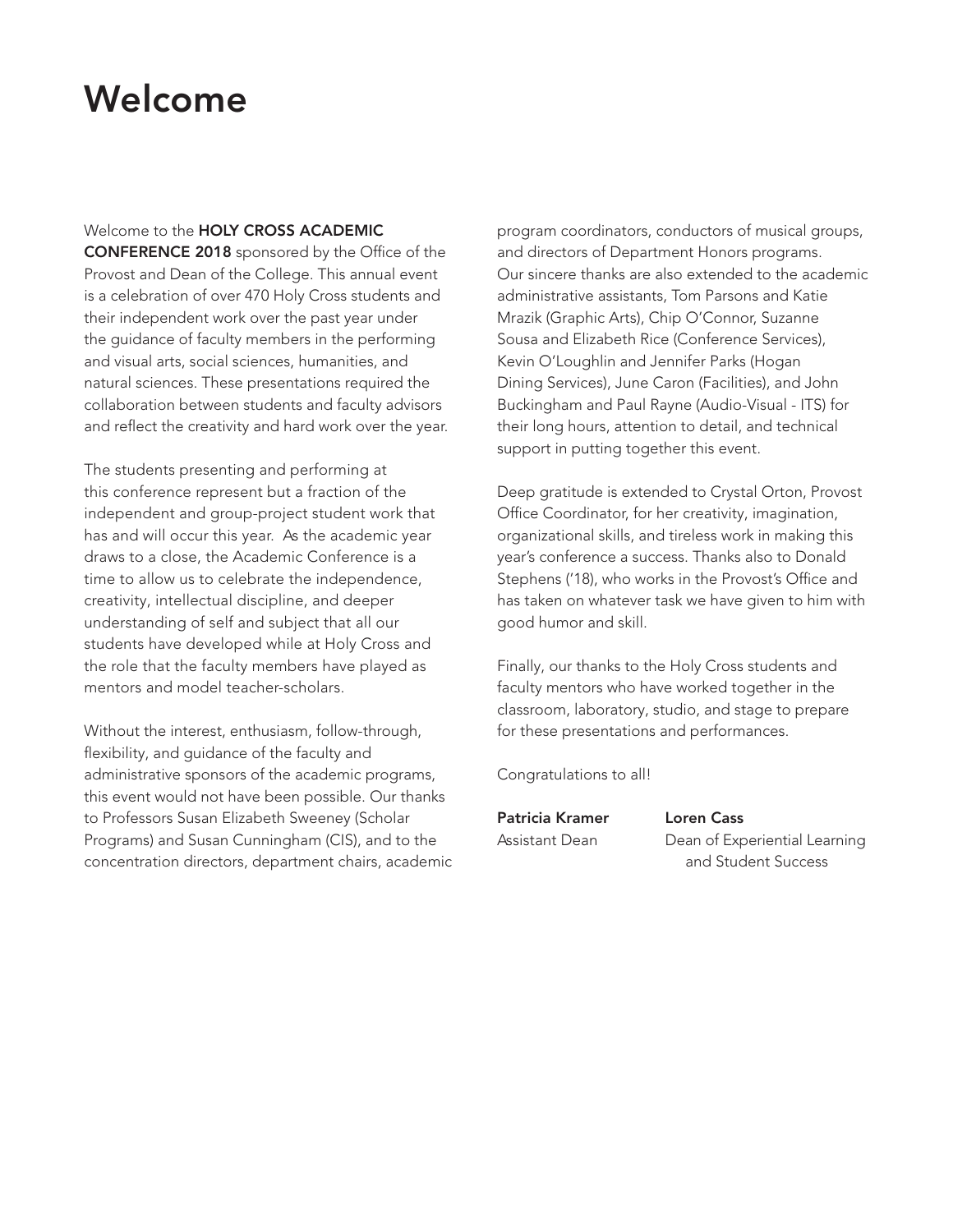## Schedule of Events

## Tuesday, April 24

| $4 - 6$ P.M.    | Fenwick Scholar Presentation in Rehm Library followed by a reception<br>Transformation in Divine Love: Ancient Mercy for the Modern Age |
|-----------------|-----------------------------------------------------------------------------------------------------------------------------------------|
| $5 - 6:30$ P.M. | Uni2ACT performance in Hogan Ballroom<br>Cicatrices / Healed from Within                                                                |
|                 | Reception immediately following performance                                                                                             |
|                 | FREE and OPEN TO THE GENERAL PUBLIC                                                                                                     |
|                 |                                                                                                                                         |

## Wednesday, April 25

| $8:30$ A.M $-$ 9:30 A.M.  | Welcome and Continental Breakfast in Hogan Ballroom                                                                                          |
|---------------------------|----------------------------------------------------------------------------------------------------------------------------------------------|
| $9:30$ A.M. $-7$ P.M.     | Information Session, Literature Reading, Presentations, Posters with<br>Presentations, Artist Talks, Exhibit Opening, and Induction Ceremony |
| 11 A.M. & 11:30 A.M.      | Arts Transcending Borders/Department of Theatre and Dance Performances<br>at the Hoval                                                       |
| 3 P.M.                    | Digital Media Major Performance in O'Kane 37                                                                                                 |
| 7:30 P.M.                 | Holy Cross Chamber Orchestra Performance in Brooks Concert Hall                                                                              |
| <b>Thursday, April 26</b> |                                                                                                                                              |
| 9 A.M. - 7 P.M.           | Presentations, Poster Display, Celebration of Creative Writing Concentrators,<br>Exhibit Opening, and Induction Ceremonies                   |
| Friday, April 27          |                                                                                                                                              |
| $9 A.M. - 5 P.M.$         | Poster Display and Induction Ceremony                                                                                                        |
| $7:30$ P.M.               | Holy Cross Laptop Ensemble Federation Performance in Brooks Concert Hall                                                                     |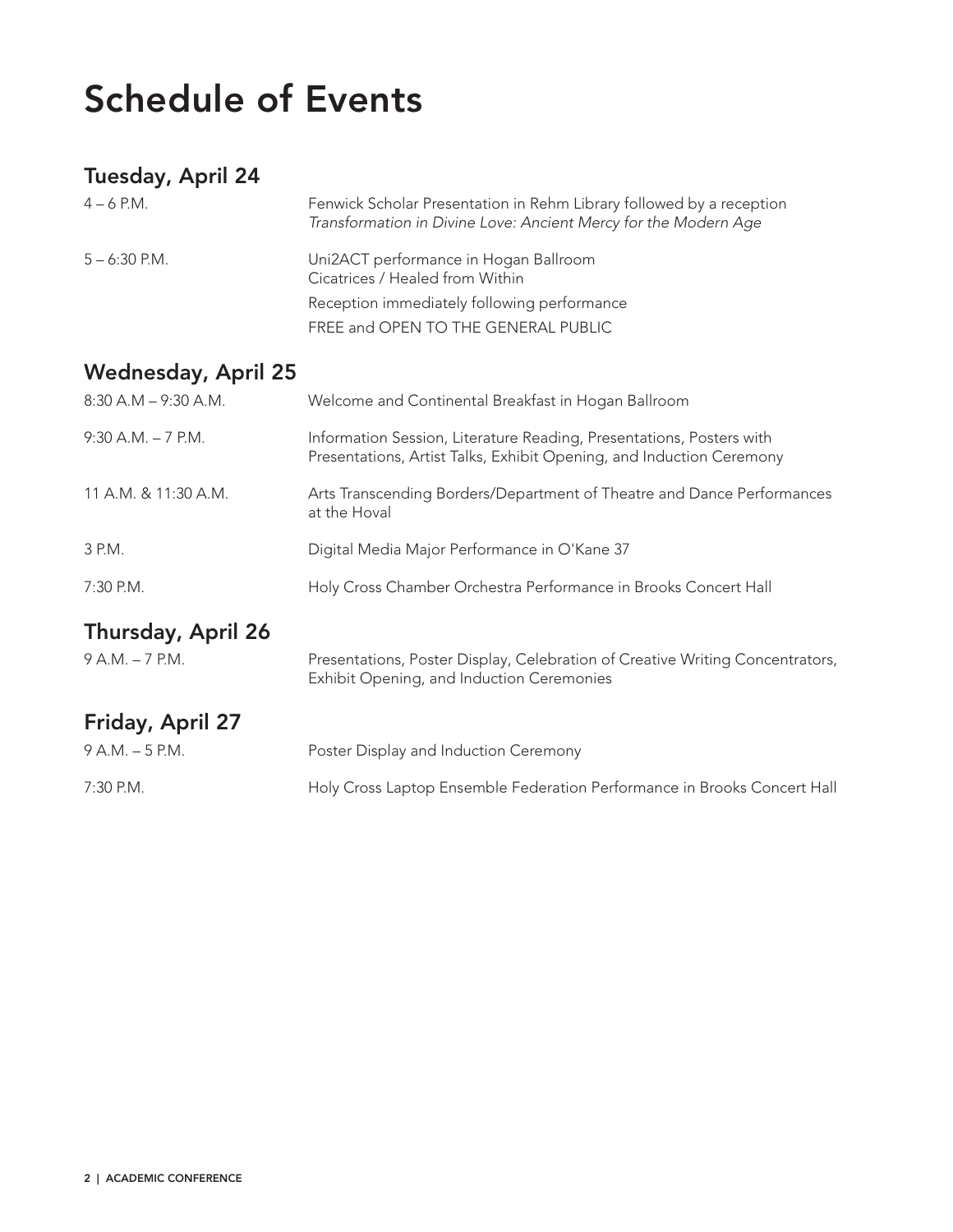## Table of Contents

| Tuesday, April 24                                 |                           | Page |
|---------------------------------------------------|---------------------------|------|
| <b>Fenwick Scholar Presentation</b>               |                           | 4    |
| <b>Uni2ACT Performance</b>                        |                           | 4    |
| <b>Wednesday, April 25</b>                        |                           |      |
| <b>Welcome and Continental Breakfast</b>          |                           | 5    |
| Session I:                                        |                           | 5    |
| $9:30$ A.M. $-10:40$ A.M.                         | <b>Oral Presentations</b> |      |
| <b>Session II:</b>                                |                           | 7    |
| 10:45 A.M. - 11:55 A.M.                           | <b>Oral Presentations</b> |      |
| <b>Session III:</b>                               |                           | 10   |
| $12:00$ A.M. $-1:10$ P.M.                         | Oral Presentations        |      |
| <b>Session IV:</b><br>$1:15$ P.M. $- 2:25$ P.M.   | Oral Presentations        | 13   |
| <b>Session V:</b>                                 |                           | 14   |
| $2:30$ P.M. $-3:40$ P.M.                          | Oral Presentations        |      |
| <b>Session VI:</b>                                |                           | 16   |
| $3:45$ P.M. $-5:15$ P.M.                          | Oral Presentations        |      |
| <b>Posters with Presentations</b>                 |                           | 18   |
| <b>Information Session and Literature Reading</b> |                           | 19   |
| <b>Artist Talks and Exhibits</b>                  |                           | 20   |
| <b>Induction Ceremony</b>                         |                           | 20   |
| <b>Performances</b>                               |                           | 21   |
| Thursday, April 26                                |                           |      |
| <b>Oral Presentations</b>                         |                           | 22   |
| <b>Poster Display</b>                             |                           | 23   |
| <b>Exhibits</b>                                   |                           | 23   |
| <b>Induction Ceremonies</b>                       |                           | 24   |
|                                                   |                           |      |
| Friday, April 28                                  |                           |      |
| <b>Poster Display and Exhibit</b>                 |                           | 26   |
| <b>Induction Ceremony</b>                         |                           | 26   |
| Performance                                       |                           | 26   |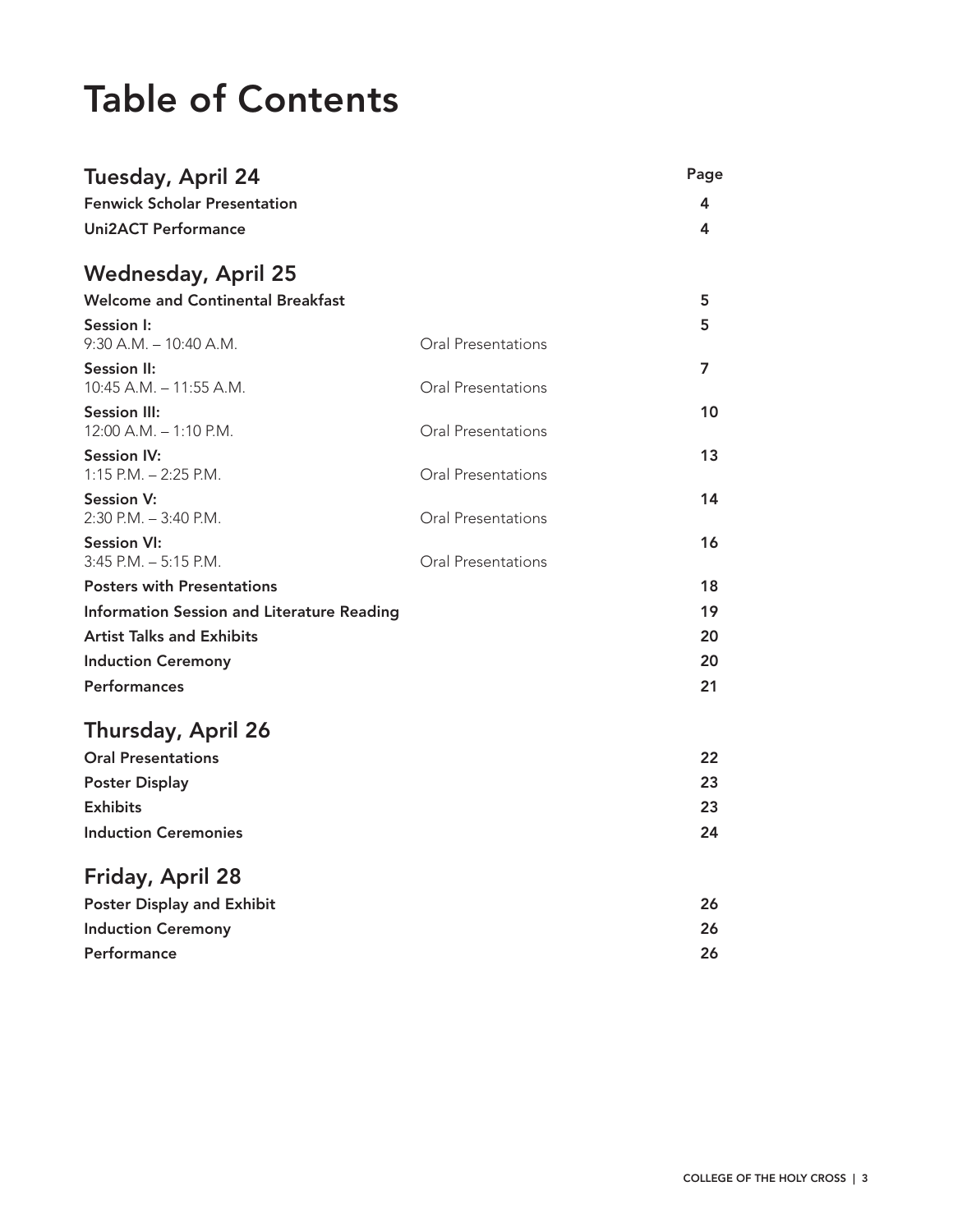### TUESDAY, APRIL 24



In his exegetical commentary on the Sermon on the Mount, St. Gregory of Nyssa proposes a rich and multifaceted theology of mercy. Gregory draws on the nuanced understanding of mercy found in the Old and New Testaments to situate mercy as an attribute of God set for human imitation. In Claude Hanley's year-long project as the 2017-2018 Fenwick Scholar, he examines how Gregory's Sermons

## Claude Hanley – Transformation in Divine Love: Ancient Mercy for the Modern Age Fenwick Scholar Presentation and Reception Rehm Library  $|$  4 – 6 P.M.

on the Lord's Prayer and Sermons on the Beatitudes understand mercy in divine and human life. Claude begins by considering the rich understanding of mercy which Gregory inherited from the Bible. He then discusses how Gregory understands the concept of mercy as an attribute of God, and, in particular, its relationship to the Holy Trinity. From this point, Claude proceeds to investigate how human

beings appropriate mercy and the effects that the virtue of mercy has on human life. His analysis of Gregory's theology ends by considering the place of mercy in his eschatology and understanding of human deification. Claude concludes his Fenwick Scholar thesis by setting Gregory's theology in dialogue with the concept of mercy in modern theology. He focuses, in the twentiethcentury, on the work of

Edith Stein, Dietrich von Hildebrand, and John Paul II; and, in the twenty-first century, on Cardinal Walter Kasper and Pope Francis.

Claude wishes to thank his advisor, Prof. John Gavin, S.J., and his readers, Profs. John Manoussakis, Lee Oser and John Hamilton. His presentation marks the fiftieth anniversary of the Fenwick Scholar Award at the College of the Holy Cross.



Since its creation in 2014, Holy Cross's bilingual theater troupe, Uni2ACT, has been a haven—a safe, creative space for Holy Cross students to explore, appreciate, and fully express themselves. Every Friday afternoon, mentored by Professors Lokos, Freear-Papio and Frost, students and FLAs unite in a cocurricular community that fosters the exploration of their cultural and linguistic selves while delving into issues of identity, race and social justice. Students of

#### UNI2ACT MEMBERS:

Adeline Gutierrez Nunez '19 Andrea Patino de Artaza FLA\* Elizabeth Hallahan '20 Florencia Perillo FLA\* Gabrielle Caceres '20 Hiram Gandia Torres '20

## Uni2ACT – Cicatrices / Healed from Within Performance and Reception Hogan Ballroom | 5 - 6:30 P.M.

Spanish language hone their linguistic skills almost effortlessly, benefitting from a judgement-free zone and the conversation and companionship of their Spanish speaking peers. Hispanic students experience the pride derived from sharing their language and culture. The result? A miraculous alchemy of language, culture and confidence.

Beyond the obvious pedagogical, linguistic and cultural takeaways from

Janna Hearty '20 Jaqueline Alvarez '20 Jeffrey Ibarra '18 Jessica Batista '18 Jhony Guiracocha '20 Katherine Santoro '19 the Uni2ACT experience, students develop critical skillsets necessary for their current studies as well as their future lives as professionals and community members. The writing of original bilingual scripts fosters critical thinking skills and teamwork. Creative, improvisational stage work cultivates cognitive flexibility and the ability to think on one's feet. Firsttime, often reluctant actors, transform into confident performers with excellent public speaking skills and stage presence. The

Kelman Ramirez '18 Lorenzo Vicente '18 Mary Catherine Sebby '20 Marygrace Pier '20 Morgan Wilderman '18 Natalia Luna '20

exposure to the many varied Hispanic cultures, helps to prepare our students to be citizens of a global world and marketplace. Many of the most critical skills required in the boardroom, in the courtroom, in the operating theater and within families and communities, are cultivated during the meetings and performances of Uni2ACT. Perhaps, most importantly, students in Uni2ACT truly live Holy Cross's mission, becoming ALIADOS / ALLIES, "men and women for and with others."

Pedro Guarcas '18 Rebecca McSweeney '21 Ty 'Slim' DeWitt '18

#### Director: James Conor-Recio '18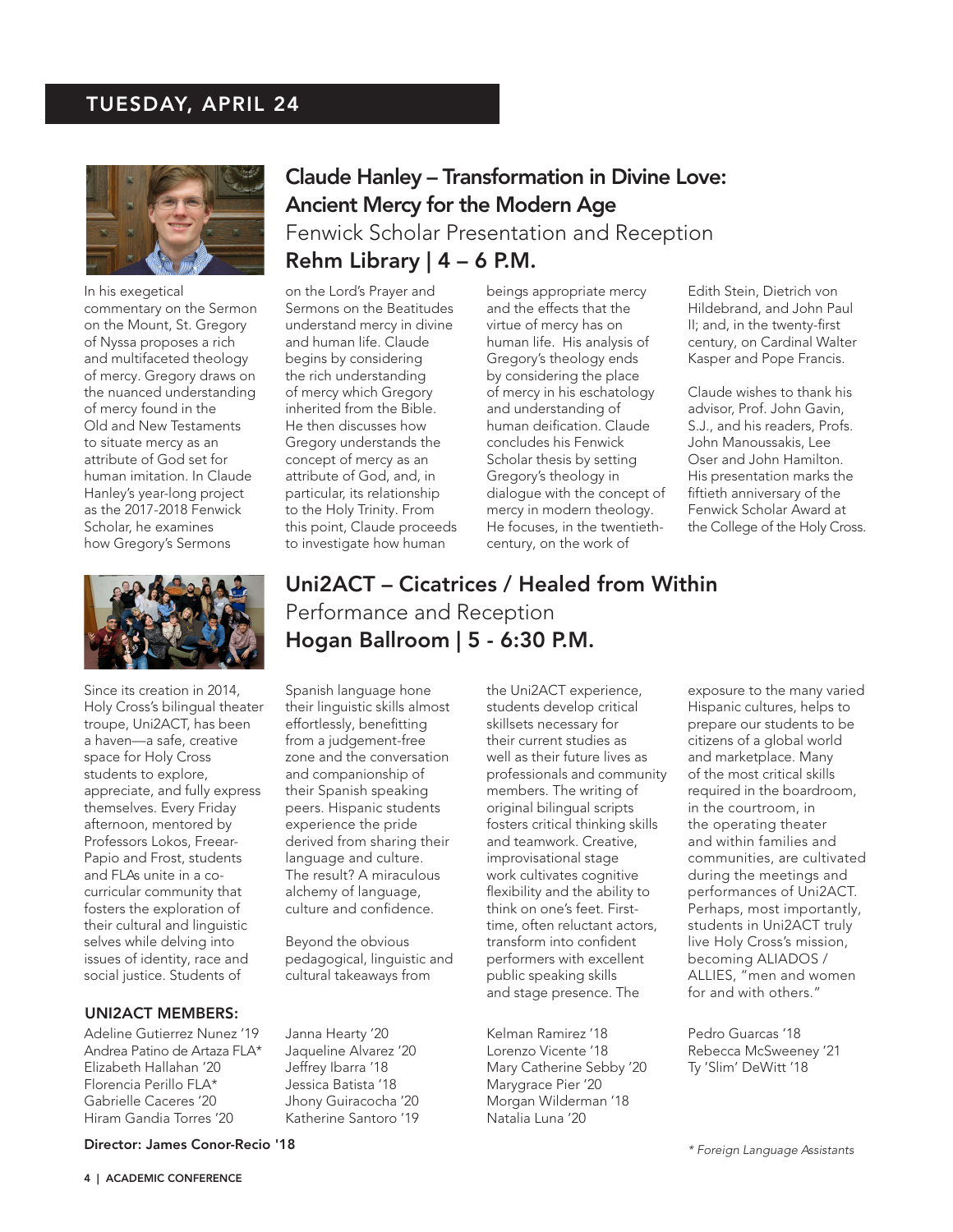## Welcome and Continental Breakfast

8:30 – 9:30 A.M. HOGAN BALLROOM

## Session I 9:30 – 10:40 A.M. // Concurrent Oral Presentations

CHEMISTRY I, GROUP A MODERATOR: Prof. Brian Linton O'NEIL 112

10:15 A.M. | Kevin Marzotto '18 Using Isocyanates to Synthesize Amines: A battle between carbamate and urea formation

10:30 A.M. | William Massey '18 The Effect of Sulfur Substitution in the Backbone of Beta Turn Mimic

CHEMISTRY I, GROUP B MODERATOR: Prof. Bianca Sculimbrene SMITH LAB 155

9:30 A.M. | Paul Endres '18 Mechanistic studies on the phosphorylation of diols

9:45 A.M. | Erik Ouellette '18 Mechanistic studies on the phosphorylation of diols

10:00 A.M. | Yun Hu '18 Synthesis of the bis(THF) core of squamostanin

10:15 A.M. | Patrick Miller '18 Synthesis of the bis(THF) core of squamostanin

10:30 A.M. | Carolyn Waite '18 Enantiomeric phosphorylation of glycerol and glycerol derivatives

CHEMISTRY I, GROUP C MODERATOR: Prof. Elizabeth Landis SMITH LAB 154

9:30 A.M. | Phallika Mon '18 Inducing Beta Sheets in Disordered Peptides

9:45 A.M. | Daniel Favre '18 Characterization of Diazonium Grafting and Click Chemistry on Nanoporous Gold

10:00 A.M. | Alex Clifford '18 Analysis of Biodiesel Feedstock Using Chemometric Methods

10:15 A.M. | Sam Michelhaugh '18 Reversing Beta Sheet Formation with a Tripeptide

10:30 A.M. | Caroline Roy '19 Application of Scanning Tunneling Microscopy in Surface Science

CHEMISTRY I, GROUP D MODERATOR: Prof. André Isaacs HABERLIN 219

9:30 A.M. | Alex Kui '19 New ferrocenyl imine compounds of rhenium

9:45 A.M. | Jessica Hendsey '19 Synthesis of Dihydroisoquinolines

10:00 A.M. | Joshua Nicholson '19 Synthesis of Dihydroisoquinolines

10:15 A.M. | Christopher Puntasecca '19 Efforts towards the synthesis of indolizines

10:30 A.M. | Jessica Robey '18 Mannich Condensations with Serinol

### TEACHER EDUCATION PROGRAM I

MODERATOR: Mary Beth Cashman, Director HOGAN 320

9:30 A.M. | Emma O'Leary '18 Behind the Scenes at Burncoat High

9:55 A.M. | Stefanie Raymond '18 Discovering the Joy of Vulnerability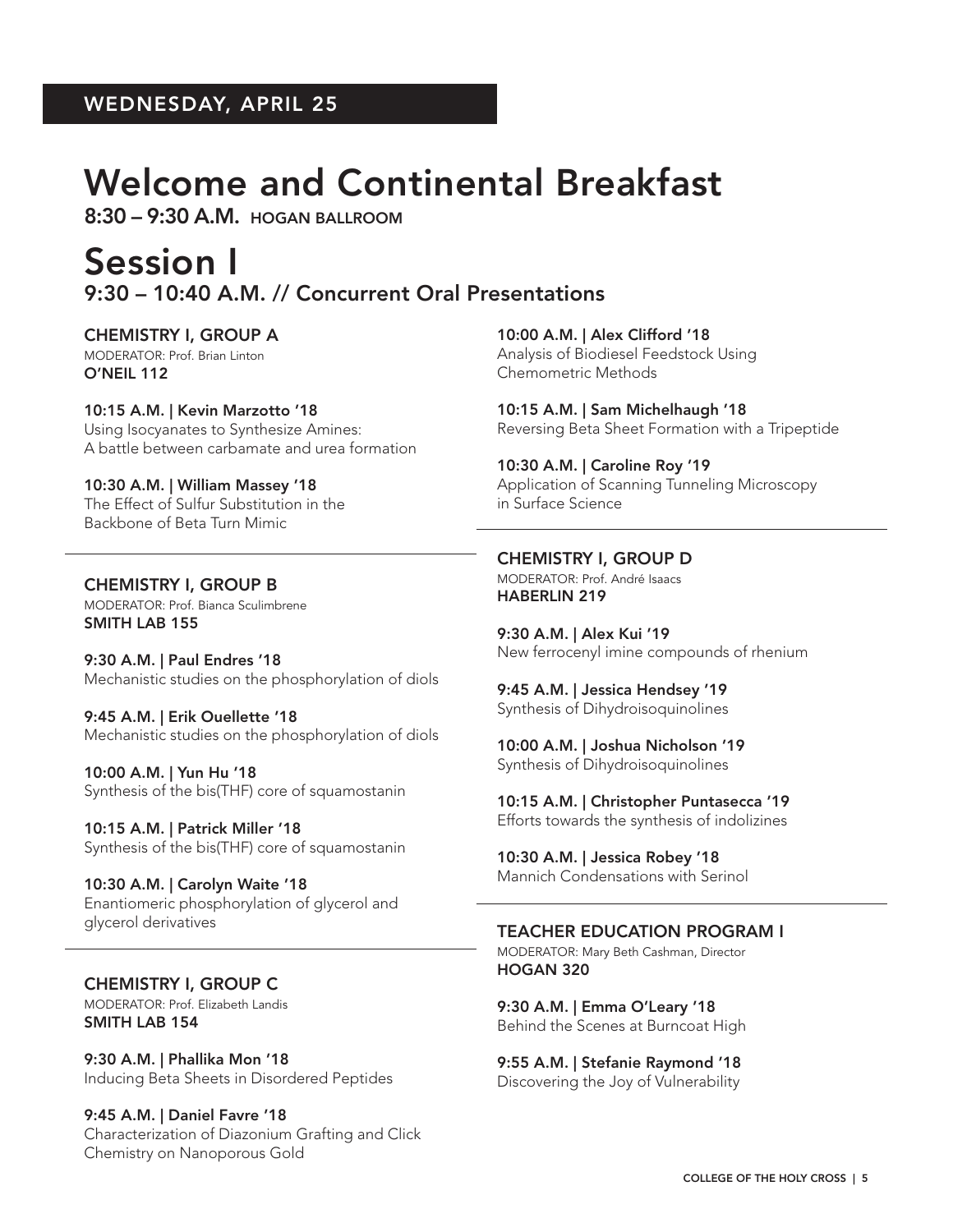### Session I // 9:30 – 10:40 A.M. // Concurrent Oral Presentations

#### 10:20 A.M. | Margot Reed '18

The Pythagorean Theorem: How Student Teaching Adds Up

#### COLLEGE HONORS I HOGAN SUITE B/C

The Aftermath of Violence MODERATOR: Amanda Wibben '19

9:30 A.M. | Blake Basmajian '18 Is Terrorism Ever Justified?

9:55 A.M. | Patrick Mulligan '18 Taking Parliament Hostage: The Transition of Paramilitary Groups into Political Parties

10:20 A.M. | Adriana Overton '18 State Building in Post-Genocide Rwanda

### GENDER, SEXUALITY,

AND WOMEN'S STUDIES I MODERATOR: Prof. Ara Francis HOGAN 401

#### 9:30 A.M. | Mariel Aleman '18

Race and Ethnicity in the Transgender Community

#### 9:55 A.M. | Vanessa Costa '18

The Challenges LGBTQ Youth Face: A Critical Analysis of "Bullying"

10:20 A.M. | Olivia Merritt '18 Music and LGBTQ Experience

#### SOCIOLOGY & ANTHROPOLOGY HONORS I MODERATOR: Prof. Daina Harvey

HOGAN 304/05

9:30 A.M. | Hannah Moore '18 The Right Fit: An Ethnography on Style and the Construction of Identity at the College of the Holy Cross

9:55 A.M. | Brittney Pond '18 Institutional Logics, Roles, and Relationships in an Alzheimer's Specialty Unit

AFRICANA STUDIES I

MODERATOR: Prof. Lorelle Semley HOGAN 519

9:30 A.M. | Toshanna Santos '18 How Solitary Confinement Impacts the Mental Health of Black Men Post-Incarceration

9:55 A.M. | Vasco Chavez-Molina '18

Wildlife Population Trends in a Pastoral Area of Northern Tanzania

10:20 A.M. | Heliannet Sanchez '18

Understanding the Academic Achievement Gap: A Narrative Approach

#### LATIN AMERICAN, LATINX, AND CARIBBEAN STUDIES I

MODERATOR: Prof. Maria Rodrigues HOGAN 402/03

9:30 A.M. | Visaury Moreta '18 and Nicholas Triant Jr. '19 Filmmaking & Latino Communities in Worcester

10:00 A.M. | Alessandra Vasquez '18 Sex Industry on the US-Mexican Border

#### 10:30 A.M. | Analhi Lizarraga '18

Immigrant Narratives: Voicing Struggles, Aspirations, and Hopes within the Context of the Trump Administration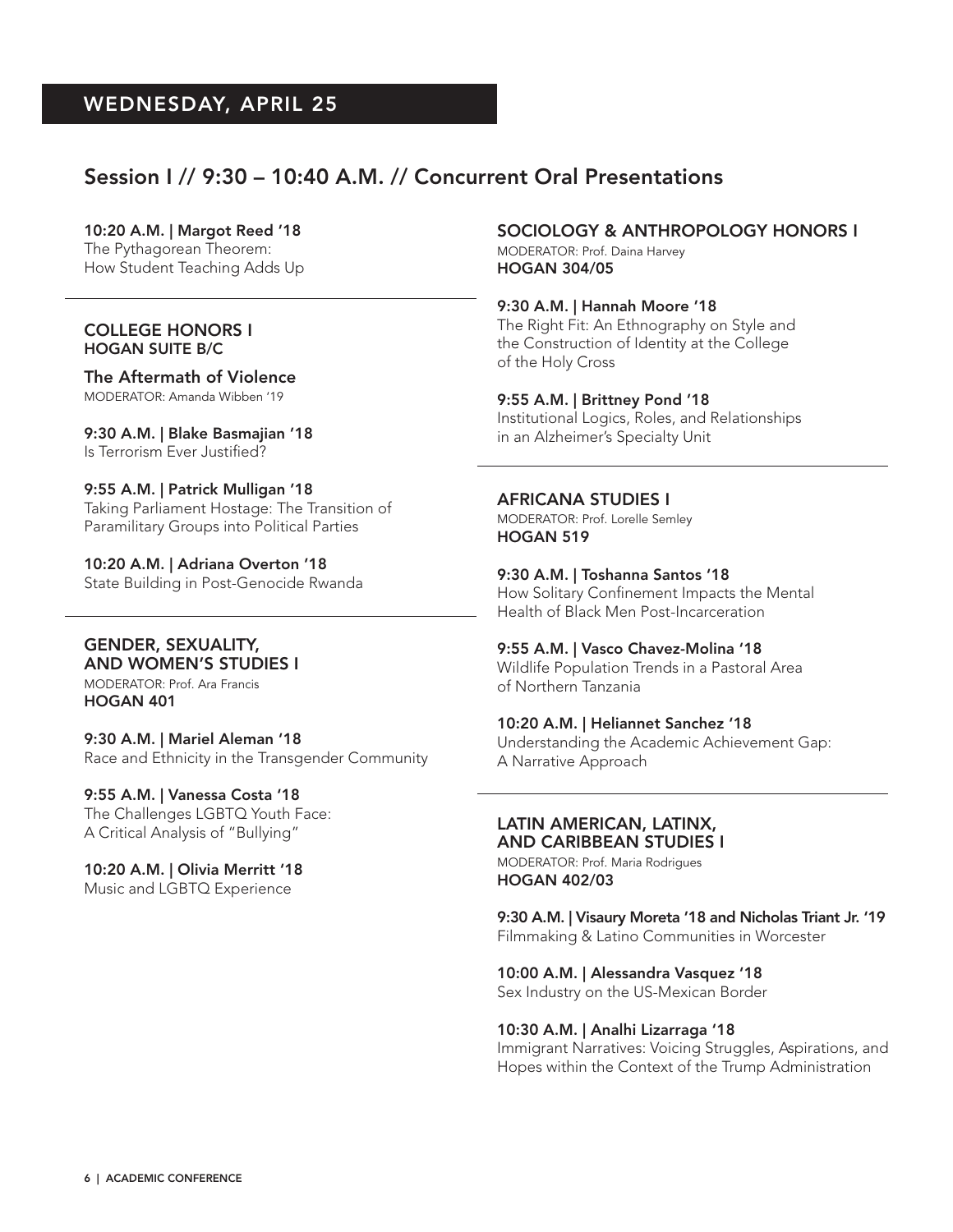### Session II // 10:45 – 11:55 A.M. // Concurrent Oral Presentations

CHEMISTRY II, GROUP A MODERATOR: Prof. Brian Linton O'NEIL 112

11:00 A.M. | Taylor Pels '18 Beta Sheet Propensities of the Naturally Occurring Amino Acids

11:15 A.M. | Alex Poluha '19 Understanding Beta Sheet Stability with Valine Peptides

11:40 A.M. | Abigeal Lynch '19 Differential protein splicing of salt-dependent inteins from Haloquadratum walsbyi

11:55 A.M. | Owen Conroy '19 The Variable Salt Dependence of Mini-Inteins from Haloquadratum walsbyi

CHEMISTRY II, GROUP B MODERATOR: Prof. Bianca Sculimbrene SMITH LAB 155

11:00 A.M. | William Cassels '18 Total synthesis of (+)-bovidic acid

11:15 A.M. | Susannah Huth '18 Synthesis of alkene peptide isosteres of Gramicidin S

11:40 A.M. | William Connors '19 Efforts toward the synthesis of brevicomin

11:55 A.M. | Liam Howard '18 Efforts toward the synthesis of brevicomin

CHEMISTRY II, GROUP C MODERATOR: Prof. Elizabeth Landis SMITH LAB 154

11:00 A.M. | Hawar Haddadi '19 Investigation of the Adsorption of Octanethiol on Au(111)

11:15 A.M. | Benjamin Fitzgerald '18 Preventing Aggregation in Peptides Derived from Beta-rich Sections of Alpha Synuclein

11:40 A.M. | Christopher Fernandez '18 Investigating the Nucleating Region of Protein Misfolding in Alpha Synuclein

11:55 A.M. | James Gould '20 Investigation of the adsorption of Dialkyldithiocarbamates on Au(111) surfaces

CHEMISTRY II, GROUP D MODERATOR: Prof. André Isaacs HABERLIN 219

11:00 A.M. | Shayan Zaheer '18 Click Chemistry with Propargylamine

11:15 A.M. | Michael Daidone '19 Click Chemistry with N-methylpropargylamine

11:40 A.M. | Christopher DeTroia '18 Synthesis of beta-gamma Unsaturated Amides

11:55 A.M. | Angela Thach '18 New pyridyl imine compounds of rhenium

#### COLLEGE HONORS II HOGAN SUITE B/C

Beyond the West MODERATOR: Claire MacMillan '19 and Abby Szkutak '19

10:45 A.M. | Kevin Schwartz '18 The West and China in Tibet: A Comparative Study of Imperialism, Orientalism, and State Building.

11:10 A.M. | Linbichen Fan '18 The Corporate Debt Problem in China: A Perspective on Local Government Financing Vehicle Bonds

11:35 A.M. | Marie-Therese Kane '18 Myth-Busting Capitalism: Klein and Shiva on Neoliberalism, Globalization, and Environment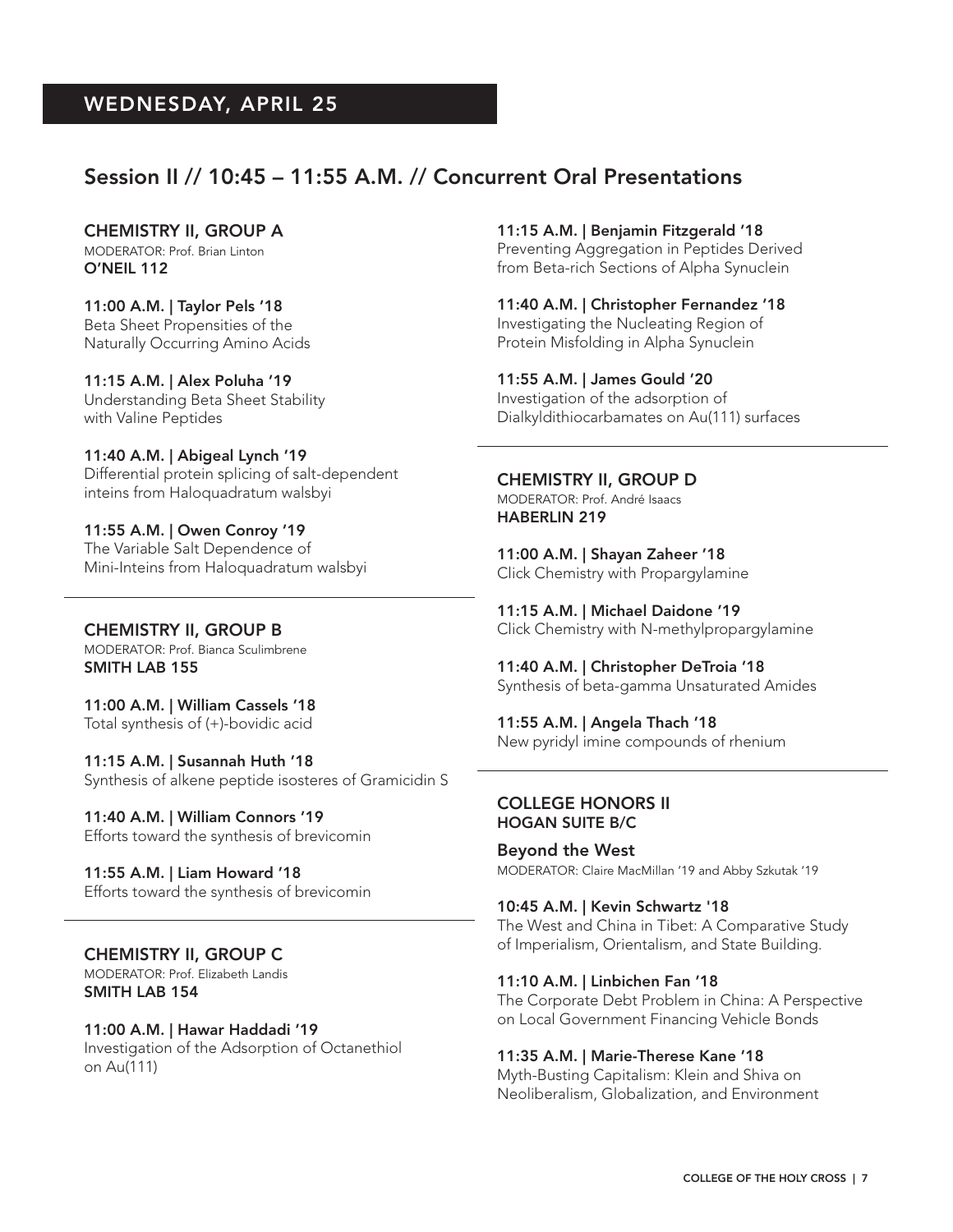## Session II // 10:45 – 11:55 A.M. // Concurrent Oral Presentations

ECONOMICS AND ACCOUNTING HONORS I

MODERATOR: Prof. Justin Svec HOGAN 406/07

10:45 A.M. | Maura Mullaney '18 The Ultimate Tradeoff for Colleges: Academic Quality or Consumption Amenities?

#### 11:10 A.M. | Lauren Hayward '18

Does the Stock Market Value Inclusion on a Sustainability Index? An Event Study Using the Dow Jones Sustainability North America Index

11:35 A.M. | Dan Vucovich '18 The Effects of Labor Market Pull Factors on Refugee Resettlement in the United States

#### SOCIOLOGY AND ANTHROPOLOGY HONORS II

MODERATOR: Prof. Daina Harvey HOGAN 304/05

10:45 A.M. | Katelyn Lyons '18 Charitable Aims Versus Market Logics: Misrecognition in the Abby's House Thrift Store

11:10 A.M. | Tanusha Yarlagadda '18 Lipstick, Blush, and Liner: Tools of Liberation and Weapons of Destruction

#### GENDER, SEXUALITY, AND WOMEN'S STUDIES II

MODERATOR: Prof. Ara Francis HOGAN 401

10:45 A.M. | Caitlin Daniels '18 Gender, Elections, and How Women Win (Or Don't)

#### 11:10 A.M. | Leyda Frias '18

Women, Race, and Ambiguous Relations: Looking at the Intersection of Sex Work Around the Globe

#### 11:35 A.M. | Katie Bowles '18

A Justice and Equity Common Area Requirement: Where Jesuit & Feminist Pedagogy Intersect

#### LATIN AMERICAN, LATINX, AND CARIBBEAN STUDIES II

MODERATOR: Prof. Maria Rodruigues HOGAN 402/03

11:00 A.M. | Anthony O'Connor '18 and Teresa Andrekus '18 Transatlantic early modern literature – Graphic Novels project

11:25 A.M. Reception

AFRICANA STUDIES II MODERATOR: Prof. Lorelle Semley HOGAN 519

10:45 A.M. | Marcellis Perkins '19 Strange Fruit/Us Too

11:10 A.M. | Gina Morales '18 Puerto Rican Humanity

11:30 A.M. Reception

#### TEACHER EDUCATION PROGRAM II

MODERATOR: Mary Beth Cashman, Director HOGAN 320

10:45 A.M. | Kathleen Schlegel '18 Avancemos

11:10 A.M. | Allyn Waller '18 Magnum Iter

11:35 A.M. | Victoria Zamarra '18

Student Teaching: A Lesson for Life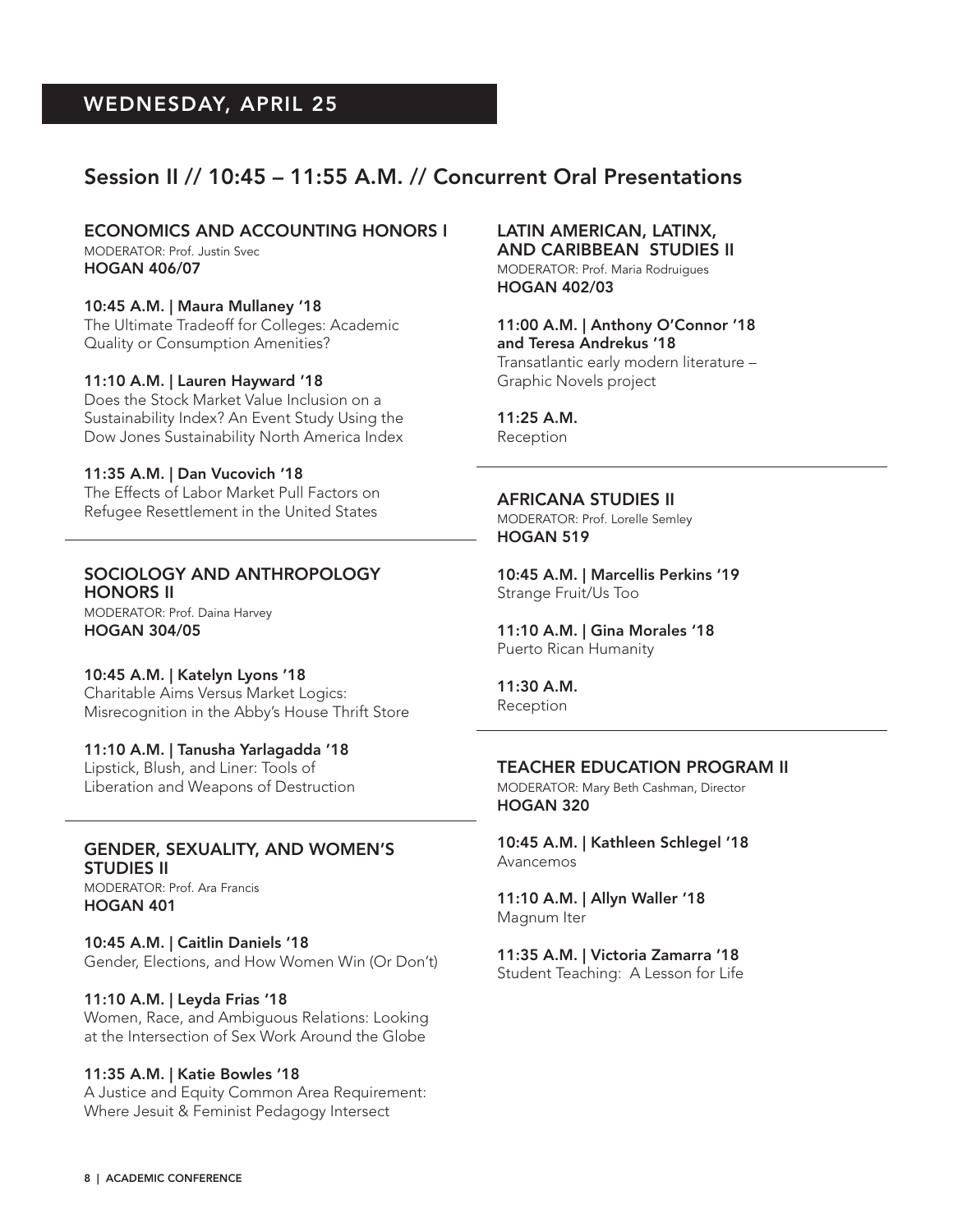## Session II // 10:45 – 11:55 A.M. // Concurrent Oral Presentations

#### HISTORY HONORS I

MODERATOR: Prof. Gwenn Miller HOGAN SUITE A

#### 10:45 A.M. | Julia Palmerino '18

"Degenerate Spaces and Giddy Girls": Women, Power and National Identity in the Irish Free State (1922-1937)

#### 11:05 A.M | Martina Umunna '18

"American Sportsmanship:" Japanese Americans, Eleanor Roosevelt, and Definitions of Citizenship during World War II

#### 11:25 A.M. | Emma C. Scally '18

The Superpower of Politics of a Single Spy Story: Explaining Kim Philby in the Cold War and After

#### 11:45 A.M. | Catherine Tarantino '18

The Student Nonviolent Coordinating Committee and the March on Washington: An examination of SNCC's Ideological Motion in the Civil Rights Movement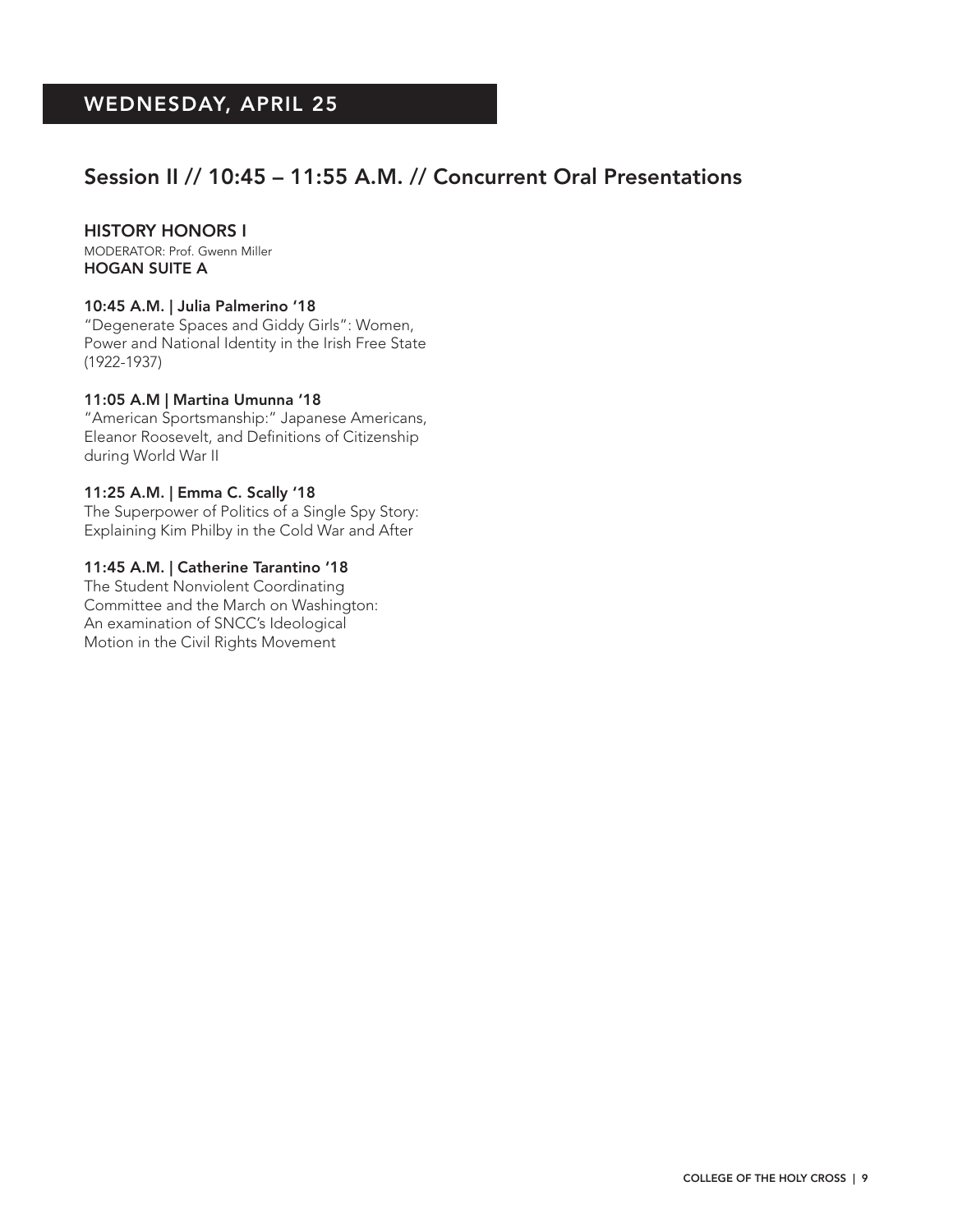## Session III // 12:00 P.M. – 1:10 P.M. // Concurrent Oral Presentations

CHEMISTRY III, GROUP A

MODERATOR: Prof. Brian Linton O'NEIL 112

12:10 P.M. | Deirdre Reidy '18 Structural Determination of Inteins from Halophilic Organisms

12:25 P.M. | Christopher J. Janton '18 Salt-Dependent Protein Splicing: In vitro Enzymology and In vivo Physiological Relevance

12:40 P.M. | Hannah Comeau '18 Homing Endonuclease and Protein Splicing Activity of Inteins from Extreme Thermophiles

12:55 P.M. | Christian Ramsoomair '18 The Influence of Pressure on the Activity of Splicing from Deep-sea Extremophiles

#### 1:10 P.M. | Patrick Exconde '19

The relationship of structural stability to temperaturedependent activity in a family of thermophilic inteins

#### CHEMISTRY III, GROUP B

MODERATOR: Prof. Elizabeth Landis SMITH LAB 154

12:10 P.M. | Obi Ihuoma '18 The Effect of Crowding on Beta Sheet Formation

#### 12:25 P.M. | Suhasini Aravinthan '18

Investigation of the Sequential Adsorption of Octanethiol and 2-Naphthalene on Au(111)

12:40 P.M. | Madeleine Chasse '18 Structural Studies of Proteins

12:55 P.M. | Keegan McCabe '18

Characterizing Surface Architecture of 2-Naphthalenethiol Self-Assembled Monolayers on Au(111)

1:10 P.M. | Nathan Donahue '19

Analysis of Biodiesel Fuels Using Gas Chromatography

CHEMISTRY III, GROUP C MODERATOR: Prof. Bianca Sculimbrene SMITH LAB 155

12:10 P.M. | Elizabeth Sisko '19 Asymmetric phosphorylation of diols

12:25 P.M. | John Kim '19 Asymmetric phosphorylation of diols

12:40 P.M. | Theodore Chomiak '18 A tandem metathesis approach to spiroketals

12:55 P.M. | Colin Dean '18 A tandem metathesis approach to spiroketals

1:10 P.M. | Tyler Chickering '18 Synthesis of peptide isosteres using olefin cross metathesis

#### CHEMISTRY III, GROUP D

MODERATOR: Prof. André Isaacs HABERLIN 219

#### 12:10 P.M. | Michael Chaoui '19

A Ketenimine Approach to the synthesis of Beta-lactams

12:25 P.M. | Gordon Farley '18

A Ketenimine Approach to the synthesis of Beta-lactams

12:40 P.M. | Michael Beauchamp '18

A Ketenimine Approach to the synthesis of Beta-lactams

12:55 A.M. | James Connor-Recio '18

Click Chemistry with 1,1-Dimethylpropargyamine

#### COLLEGE HONORS

HOST: Prof. Susan Elizabeth Sweeney, Director of College Honors HOGAN 408/09

#### 12:00 P.M. – 1:30 P.M.

Luncheon buffet for Seniors in the College Honors Program and their guests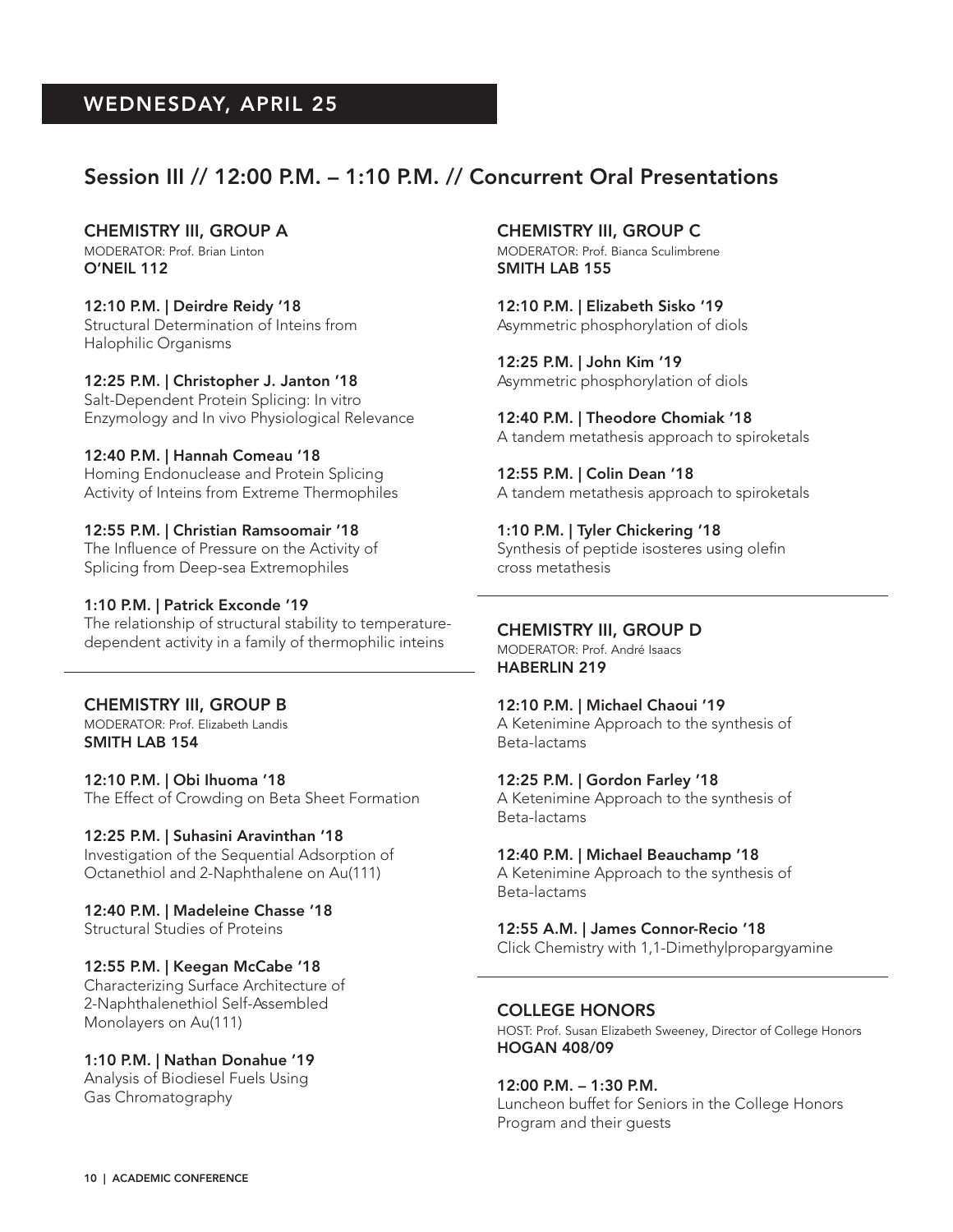## Session III // 12:00 P.M. – 1:10 P.M. // Concurrent Oral Presentations

#### HISTORY HONORS II

MODERATOR: Gwenn Miller HOGAN SUITE A

#### 12:05 P.M. | James O'Connor '18

A Real Spanish Jackass: Spain's Hand on America in the formation of a New State

#### 12:25 P.M. | Carly Priest '18

"Bogus Boys" and "Men Women" From Pardoned Parody to Prohibited Passing: The spectrum of permissible and non-permissible cross dress practices in the National Police Gazette, 1875-1900.

#### 12:45 P.M. | Zoe Matherne '18

Voices of Resistance Become Loud: Mothers & the Boston School Bus Crisis

#### 1:05 P.M. | Michael T. DeSantis '18

'Industrial Slum or All-America City:' Deindustrialization, Labor, and City Identity in Worcester, Massachusetts, 1945-1990

#### ECONOMICS AND ACCOUNTING HONORS II

MODERATOR: Prof. Justin Svec HOGAN 406/07

#### 12:00 P.M. | Emma Brickfield '18

Fake News: Can we correct it at all and does it matter if we don't?

#### 12:25 P.M. | Hannah Jeter '18

Reconsidering the Effects of Subsidies on Adoption from Foster Care

#### 12:50 P.M. | Erin Sullivan '18

The Role of Elite College Admissions Policies in First-Generation Access and their Implications for Intergenerational Mobility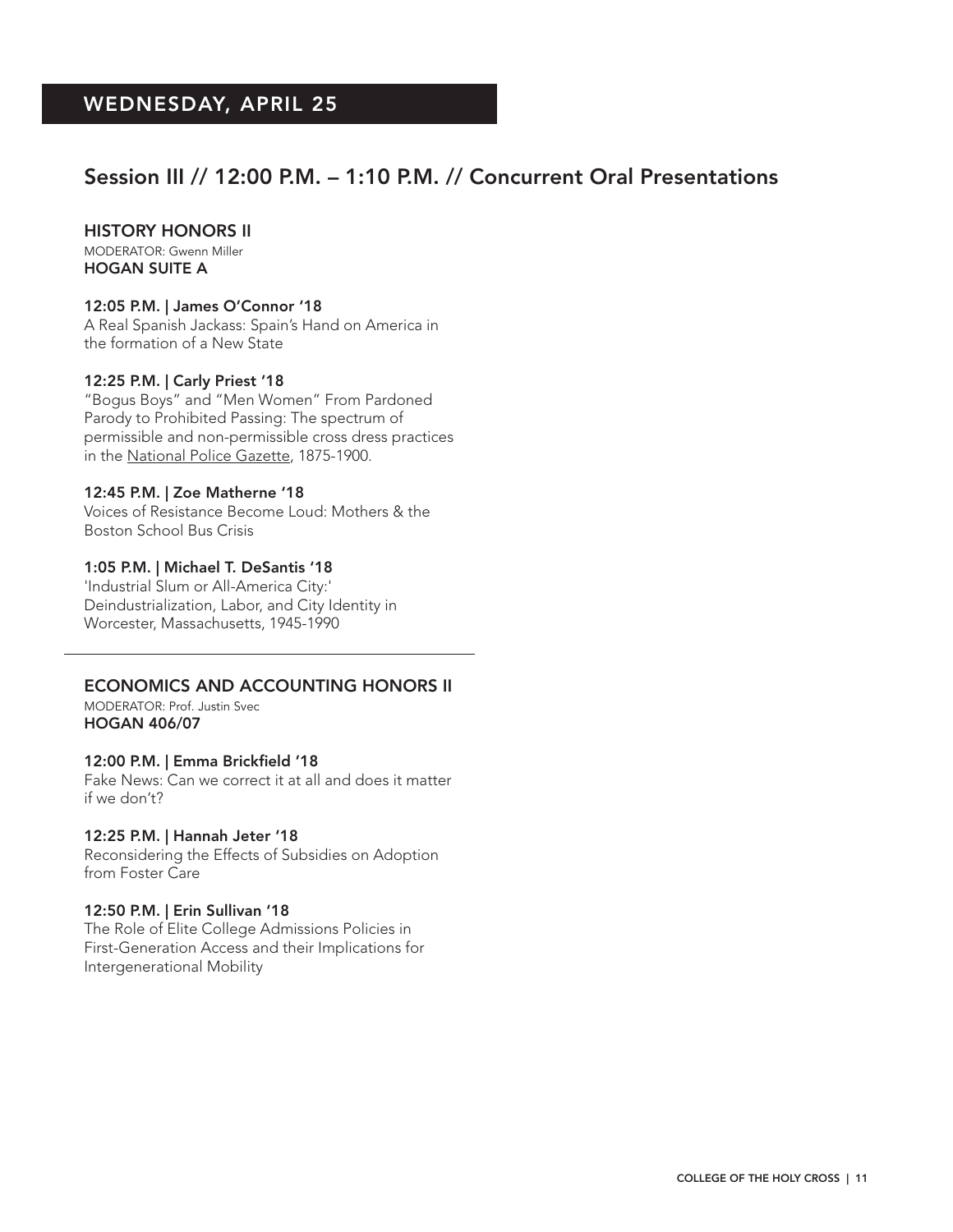## 1:00 P.M. – 4:15 P.M. // ETHNOGRAPHIC FIELD METHODS

HOGAN 304/05 Moderator: Prof. Ann Marie Leshkowich

### Tess Andrekus '18

Explaining the Emergence of Gender Based Violence Activism in the Miss Perú Pageant

#### Dillon Carmichael '18

Hoops Dreams: The Exploitation and Stigmatization of Black Male Athletes in College Communities

#### Jodalis Gonzalez '20

A Pan-African Exploration of Hair and Professionalism Through Use of Aesthetics, Language, and Consumer **Culture** 

#### Sarah Carnwath '19

Classroom Dialogues: Conversations Around Gender and Sexuality

#### Analhi Lizarraga Burciaga '18

Immigrant Narratives: Voicing Struggles, Aspirations, and Hopes in the US

#### Elisaveta Mavrodieva '19

Paying for Hypersexualized Femininity: Affective Labor in an American Corporate Restaurant

#### Joselyne Concepcion Ruiz Zuniga '20

Fashion Consumption and Identity

#### Austin Brown '19

The Importance of Retaining Culture through Food on a College Campus

#### Jennifer Valencia '20

Coffee Culture Behind Different Ethnic Backgrounds

#### Clare O'Leary '19

Employing Ethnographic Research in Retail Spaces

#### Erin Durkin '20

The Dialogue of Recovery: An Ethnographic Study of the Hector Reyes House

#### Stephanie Lund '19

Conceptualizing Childhood Trauma: School Districts' Response to Mental and Behavioral Disorders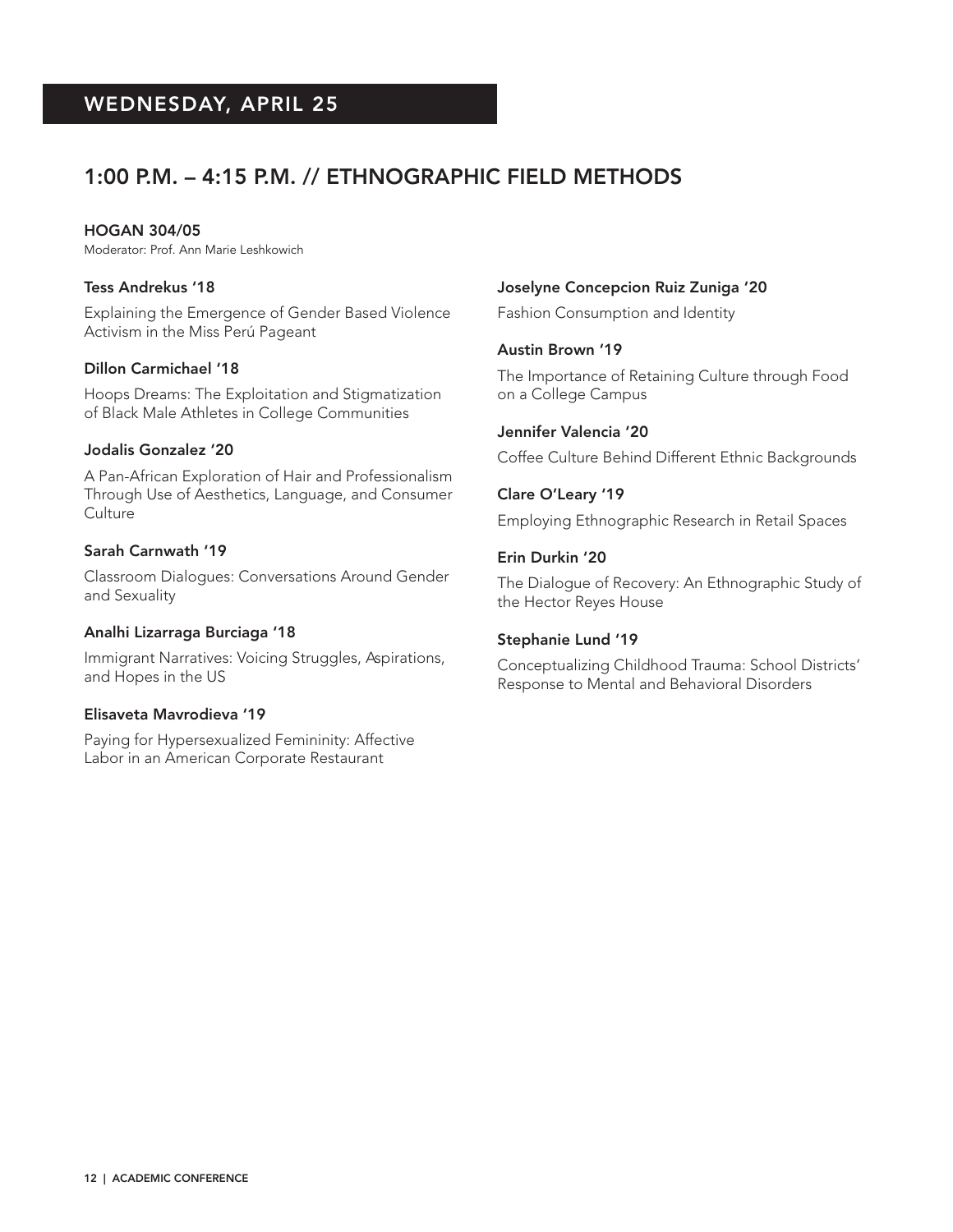## Session IV // 1:15 – 2:25 P.M. // Concurrent Oral Presentations

#### COLLEGE HONORS III HOGAN SUITE B/C

The Information Age MODERATORS: Allyson Noenickx '19 and Emily Rivard '19

1:15 P.M. | Daniel Murphy '18 The Libertarian Response to Automation

1:40 P.M. | Jess Stietzel '18

Observations of Physics and Finance: How the Large Hadron Collider Is Revolutionizing Business Analytics

2:05 P.M. | Rob Legare '18 When All the News Isn't Fit to Print: New Literacy and America's Informational Paradox

BIOCHEMISTRY I MODERATOR: Prof. Kenneth Mills SMITH LAB 154

2:00 P.M. | Paul Endres '18 Mechanistic Studies on the Phosphorylation of Diols

2:20 P.M. | Christian Ramsoomair '18 The Influence of Pressure on the Activity of Splicing from Deep-sea Extremophiles

ENGLISH HONORS I MODERATOR: Prof. Madigan Haley HOGAN 320

1:15 P.M. | Colleen Mulhern '18 Music and Identity in James Joyce's Major Works

1:40 P.M. | Emma O'Leary '18 Flowers in December: A Collection of Short Stories

2:05 P.M. | Emma Callahan '18 Forgiveness in Shakespeare

GENDER, SEXUALITY, AND WOMEN'S STUDIES III MODERATOR: Prof. Ara Francis

HOGAN 401

1:15 P.M. | Patricia Corey '18 The Cinderella Agency: A Critique of Feminist Retellings of the Tale 1:40 P.M. | Eve Wenger '18 Embodied Employment: The Workplace as a Site of Gender Performativity

2:05 P.M. | Haley Leishman '18 Gender, Sexuality, and Eating Disorders

HISTORY HONORS III MODERATOR: Prof. Gwenn Miller HOGAN SUITE A

1:25 P.M. | Peter Oggiani '18 Making Friends with the Enemy: The Political Paradox of Ronald Reagan

1:45 P.M. | Austin Keefe '18 Understanding Enlightenment Deism: An historical analysis of the deistic thought of Voltaire and Rousseau in the context of the Lisbon Earthquake

STUDY ABROAD I MODERATORS: Jimena Collingwood, Angie Woodmansee and Christopher Van Booven, Assistant Directors HOGAN 519

1:15 P.M. | Sarah Baker '18 Gallery Red & Museology: The Importance of Academic Internships Abroad. Palma de Mallorca

1:40 P.M. | Mengyang He '18 Le féminisme en France

2:05 P.M. | Julia Palmerino '18 Craic agus Ceol: Music and Song in Cork, Ireland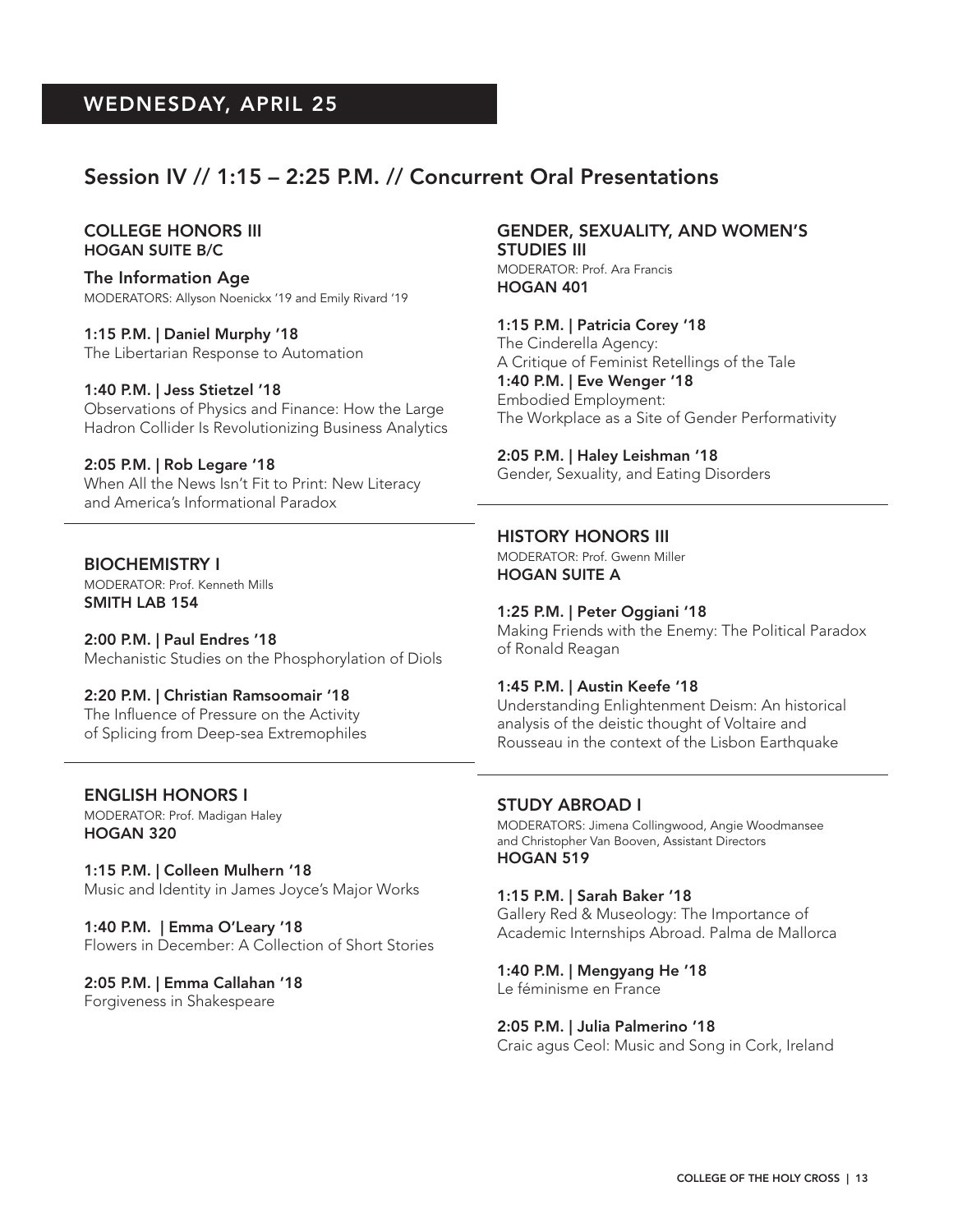### Session V // 2:30 – 3:40 P.M. // Concurrent Oral Presentations

#### BEST OF ART HISTORY I

MODERATOR: Prof. Patricia Johnston HOGAN 402/03

3:30 P.M. | Michela Caffrey '19 and Brett Laurie '18 Pavillions and Quiet Places

GENDER, SEXUALITY, AND WOMEN'S STUDIES IV MODERATOR: Prof. Ara Francis HOGAN 401

2:30 P.M. | Katelyn Lyons '18 Charitable Aims Versus Market Logics: Misrecognition in the Abby's House Thrift Store

2:55 P.M. | Elaines Pena '18 Long Term Impact of a Mother Caroline Academy Education on Low-Income, Urban Girls

3:20 P.M. | Jacqueline Galvinhill '18 When Episcopalian Women Take Action

BIOCHEMISTRY II MODERATOR: Prof. Kenneth Mills SMITH LAB 154

2:40 P.M. | John Sbarbaro '18 Evolution Below the Surface: Population Genetics in Appalachian Cave Beetles

3:00 P.M. | Tommy Kalantzakos '18 Molecular Evolution of the COI Gene Indicates when Ground Beetles Invaded Caves in Appalachia

3:20 P.M. | Deirdre Reidy '18 Structural Determination of Inteins from Halophilic Organisms

#### COLLEGE HONORS IV HOGAN SUITE B/C

The Science of Prediction MODERATORS: Annie Hentschel '19 and Emma Gurchiek '19

2:30 P.M. | Cara Donovan '18 A Dynamical Systems Approach to Climate Modeling

2:55 P.M. | Joseph Criscitiello '18 Experience, Neuroplasticity, and Behavior

3:20 P.M. | Sam A. Michelhaugh '18 Life with Parkinson's Disease: Today and Tomorrow

ENGLISH HONORS II MODERATOR: Prof. Madigan Haley HOGAN 320

2:30 P.M. | Chris Delude '18 Til' Death: A Haunting Take On Grief

2:55 P.M. | Carlito Beal '18 boy if: an exploration of intersectional identities and hybrid genre

3:20 P.M. | Mairead Forrest '18 The Tinder Box: Tales of Teenage Tumult

PHYSICS Moderator: Prof. Tom Narita SMITH LAB 155

2:30 P.M. | Patrick Connolly '18 3D Patterns in a Laser-Cooled Atomic Gas

2:55 P.M. | Zachery St. Pierre '18 A Sixteen-Channel Nanoammeter Current Measurement System for Profiling Charged Particle Beams

3:20 P.M. | Theodore Arsenault '18 A Confocal Fabry Perot Etalon for Laser Frequency Analysis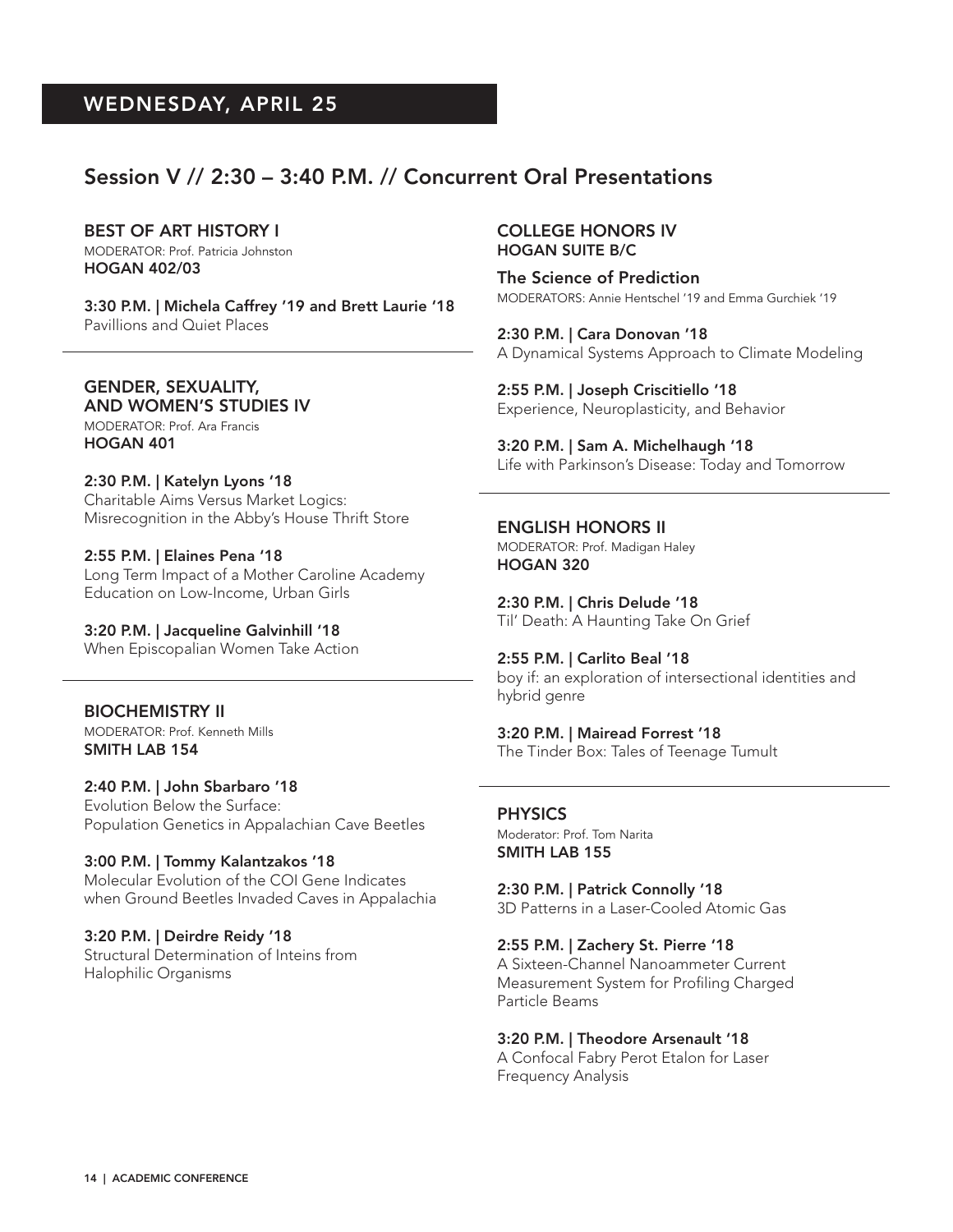## Session V // 2:30 – 3:40 P.M. // Concurrent Oral Presentations

#### PEACE AND CONFLICT STUDIES I

MODERATOR: Prof. Denis Kennedy HOGAN 406/07

#### 2:30 P.M. | Catherine Griffin '18

Une Crise d'Idenitité: Building Nationalism in Alsace and Lorraine through Institutional Systems Following WWI 1918-1925

#### 2:55 P.M. | Craig Fischbach '18

Assessing the Legality of China's Claims in the South China Sea

#### 3:20 P.M. | Stephen Perez '18

Trends in Surgical Health Disparities

#### MANUSCRIPTS, INSCRIPTIONS AND DOCUMENTS CLUB I

MODERATOR: Prof. Neel Smith HOGAN 408/09

2:30 P.M. | Corey Scannell '18 Murderous Exiles in Homeric Epic

#### 2:55 P.M. | Allyn Waller '18, Nicholas Guarracino '18 and Hannah Nguyen '19 with Toni Armstrong and Marika Fox (Clark University)

Editing and reading manuscripts using the "Virgapes" digital neume alphabet

#### PHILOSOPHY HONORS I

MODERATOR: Prof. Lawrence Cahoone HABERLIN 219

2:30 P.M. | Lauren R. Berard '18 Empathy: You, Me, and We

2:55 P.M. | Campbell Loeber '18 Metaphysics and Metaphors

#### 3:20 P.M. | Ambrose DeMarco '18

Intersection of Reason and Emotion in Mencius and Aristotle

#### STUDY ABROAD II

MODERATORS: Jimena Collingwood, Angie Woodmansee and Christopher Van Booven, Assistant Directors HOGAN 519

2:30 P.M. | Nicholas Piccioli '19 El camino de Santiago (The Way of St. James)

#### 2:55 P.M. | John Buzzard '19

Folklore and Frisbee: Discovering Galway through the Past and Present

#### 3:20 P.M. | Aaron Katz '18

Eine Verbindung über das Meer und durch die Zeit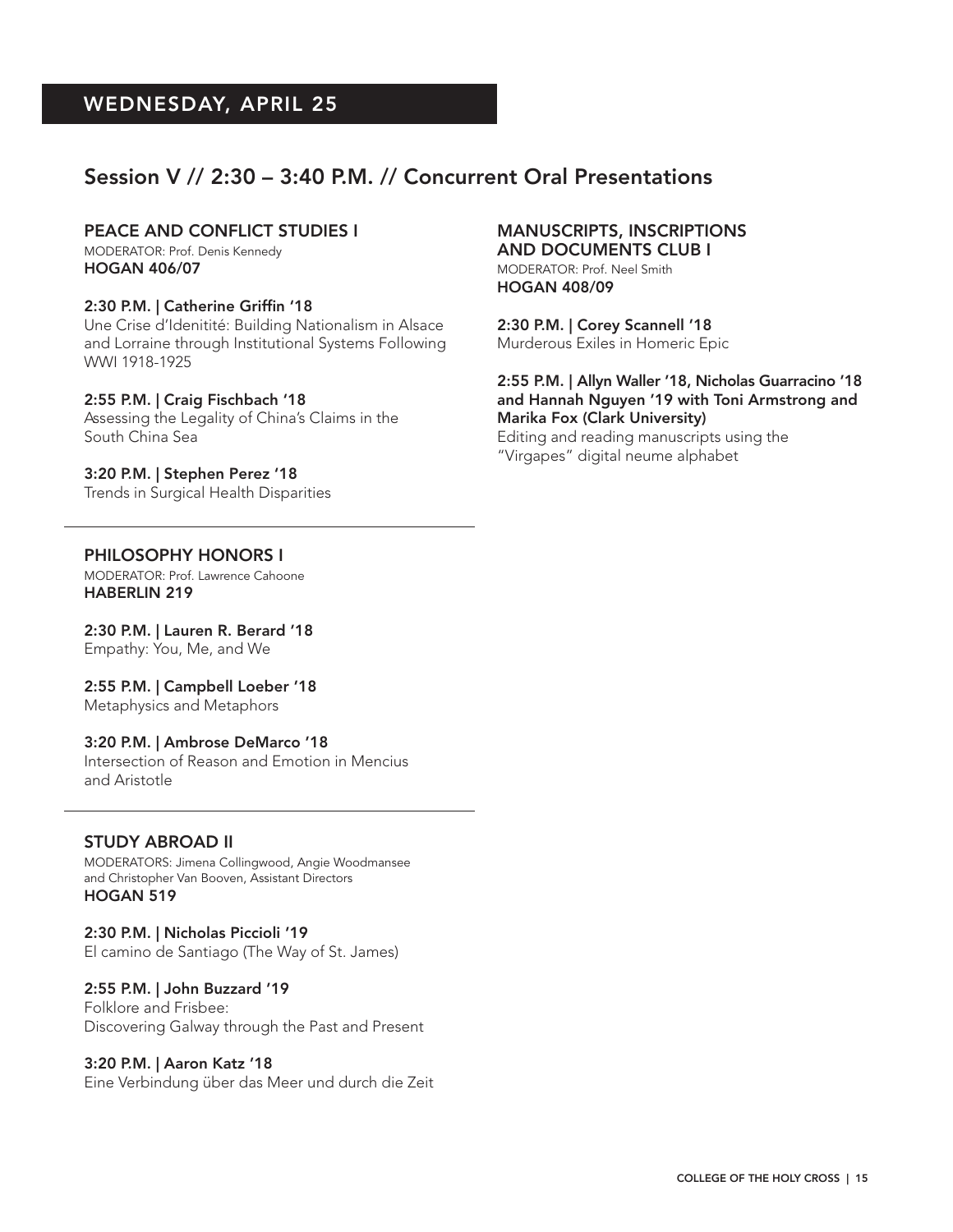### Session VI // 3:45 – 5:15 P.M. // Concurrent Oral Presentations

#### BEST OF ART HISTORY II

MODERATOR: Prof. Patricia Johnston HOGAN 402/03

3:45 P.M. | Evan Blum '21, Carlye Cording '20 and Karina Ramos '20 Arcades and the Moving Body

4:00 P.M. | Michael Difronzo '18, Chris Connelly '19 and Caroline Galvinhill '18 *Blade Runner* Director's cut by Ridley Scott, 1992

4:15 P.M. | Carlye Cording '20, Hayden Kucharski '18, Benjamin Marchand '19, Taylor Wahler '19 and Katie-Li Walker '18 Measuring and Mitigating Gentrification in Worcester

4:30 P.M. | Joanna Aramini '19, Karina Cardenas '19, Michael Gallanar '18, Erin Kelly '18 and Caroline MacLachlan '19

Evaluating Affordable Housing: Design, Economics, and Neighborhood Impacts

4:45 P.M. | Patrick Wilks '19 The Medieval Mediterranean and the Myth of Borders

5:00 P.M. | Conor Carey '18, Christopher Drebot '18, Maura Eagan '20, Stephen Fleury '18, Bridget Kelly '18, Gianna Maria Le '19, Caroline MacLachlan '19, Emily Martin '18, Milagros Montenegro '18, Hannah Moore '18, Myles O'Brien '18, Matthew Siebecker '18 and Caitlin Spind '20 Perspectives on American Landscapes

Caroline Fleming '18 Coral Curation and Cabinets of Curiosity at the Harvard Museum of Natural History

BIOCHEMISTRY III MODERATOR: Prof. Kenneth Mills SMITH LAB 154

16 | ACADEMIC CONFERENCE

3:40 P.M. | Christopher J. Janton '18 Salt-Dependent Protein Splicing: In vitro Enzymology and *In vivo* Physiological Relevance

4:00 P.M. | Rachel Ferrara '18 Elucidation of Anti-HIV Hinge Region of APOBEC3G

#### GENDER, SEXUALITY, AND WOMEN'S STUDIES V MODERATOR: Prof. Ara Francis HOGAN 401

3:45 P.M. | Bridget DuFour '18 An Examination of the Constraints Placed on LGBT Bodies in the Workplace

4:10 P.M. | Allyson Braciska '18 One Nation, One Team: A Historical Analysis of Inequalities Between Men's and Women's Professional Soccer

4:35 P.M. | Tanusha Yarlagadda '18 Makeup as Liberation: The Art-Counterattack

#### COLLEGE HONORS V HOGAN SUITE B/C

Telling Stories MODERATORS: John Kim '19 and Kerrin Mannion '19

3:45 P.M. | Kelly O'Halloran '18 Color Between the Lines: Navigating Mixed Race Identity

4:10 P.M. | Rosemary Weiss '18 The Simple Machines Club, An Original Play

4:35 P.M. | Kyle Kadamian '18 Speculative Rhetoric and James Marrow's *Godhead Trilogy*

PEACE AND CONFLICT STUDIES II

MODERATOR: Prof. Denis Kennedy HOGAN 406/07

3:45 P.M. | Colleen Naber '18 Economic Sanctions for Noneconomic Purposes in Contemporary American Politics

4:10 P.M. | Reception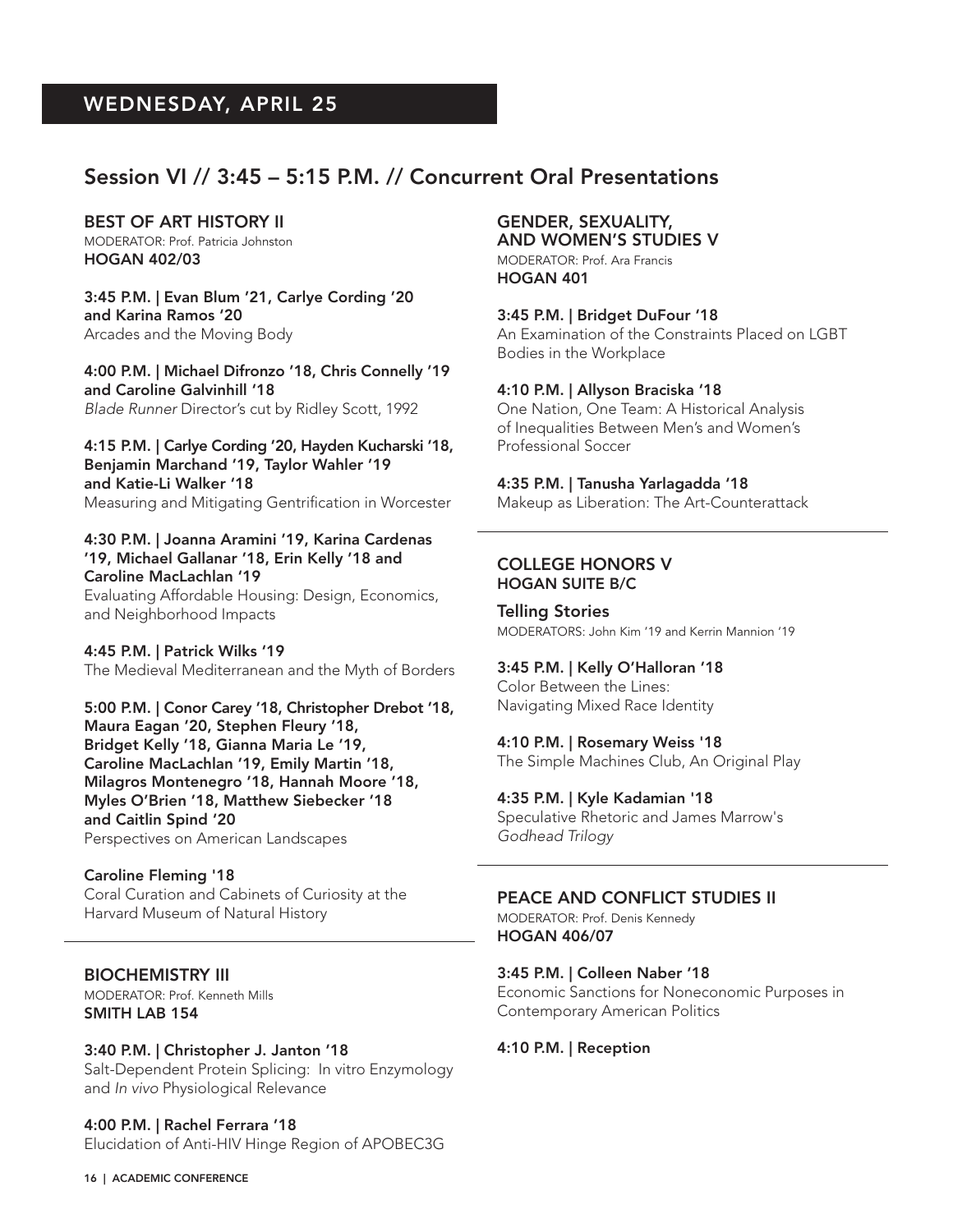## Session VI // 3:45 – 5:15 P.M. // Concurrent Oral Presentations

#### STUDY ABROAD III

MODERATORS: Jimena Collingwood, Angie Woodmansee and Christopher Van Booven, Assistant Directors HOGAN 519

#### 3:45 P.M. | Ciro Aprea '18

Documenting Climate Change-Induced Community Practices and Their Impacts on Biodiversity in the Tarangire-Manyara Ecosystems of Tanzania

#### 4:10 P.M. | Mia Yee '19

Bookbinding Apprenticeship: An immersion into the community of Siena

#### 4:35 P.M. | W. Dalton Weir '18

Media, Morbidity and Travel: The Classroom in a Global Context

#### MANUSCRIPTS, INSCRIPTIONS AND DOCUMENTS CLUB II ROUND TABLE DISCUSSION

MODERATOR: Prof. Neel Smith HOGAN 408/09

#### 3:45 P.M. | Comparing digital editions of manuscripts

Richard Ciolek '20 Jack Champagne '19 Jeffrey Dickinson '19 Genevieve Galarneau '21 Luke Giuntoli '21 Marc Guizano '20 Maia Lee-Chin '21 Thomas Posillico '20 Michael Raheb '20 Sophia Sarro '21 Dane Scott '21 Will Walker '19

#### PHILOSOPHY HONORS II

MODERATOR: Prof. Lawrence Cahoone HABERLIN 219

3:45 P.M. | Matthew M. Silberstein '18 The Just Response to Crime: To Harm or to Heal?

4:10 P.M. | Patrick K. Connolly '18 Where is When?: (Meta)physics and the Search for Time

#### ENGLISH HONORS III

MODERATOR: Prof. Madigan Haley HOGAN 320

3:45 P.M. | Emma Kuper '18 The Stylus, the Palette, the Pen, and the Quill: Four Forms of Language in H.D.'s Trilogy

4:10 P.M. | Ali Larkin '18 Little Prophets

4:35 P.M. | AJ Wells '18 Stowe, Harper, and Hentz: Rhetorical Battles over Slavery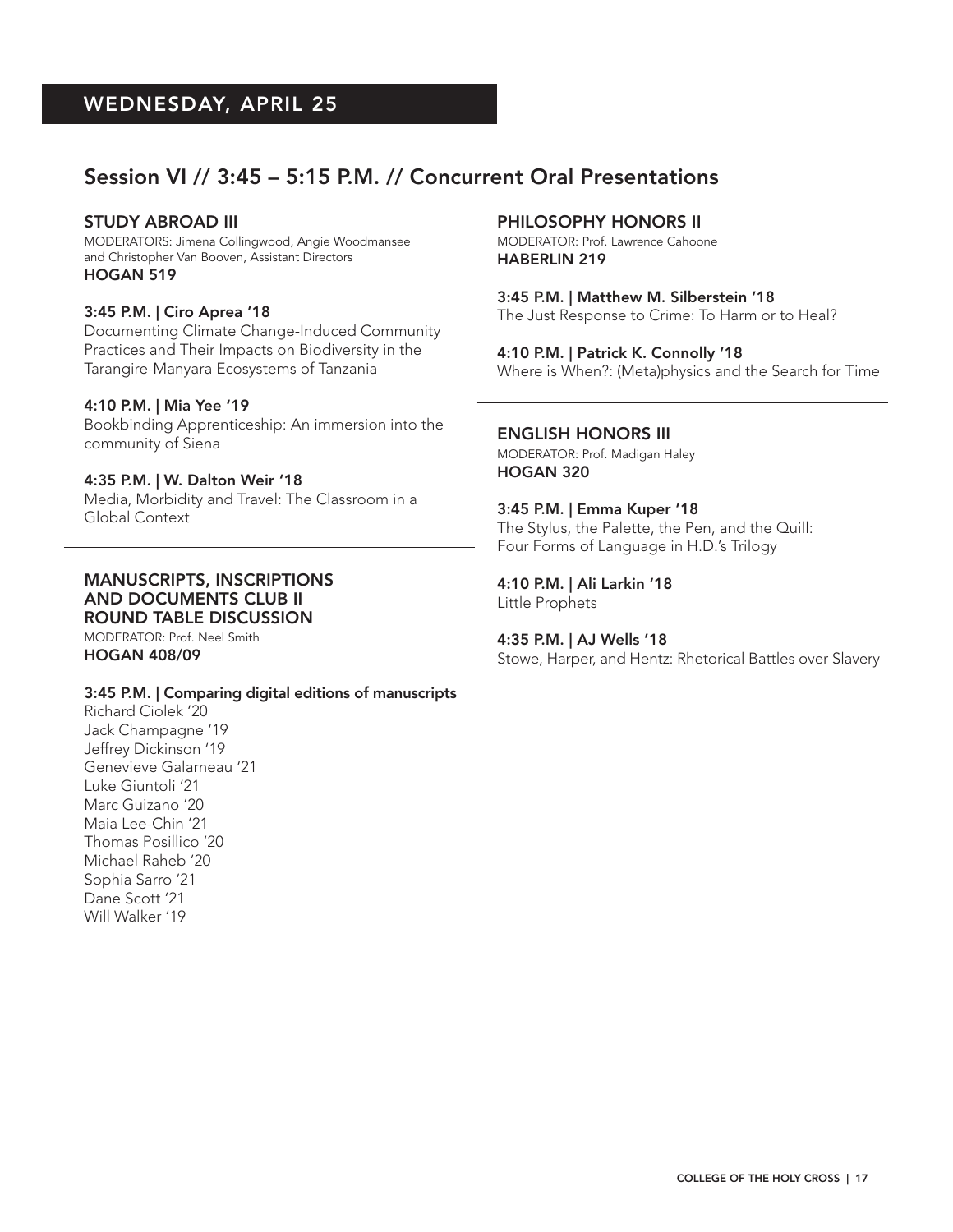## Posters with Presentations

## Posters on display from 9:30 A.M. – 4:25 P.M. // HOGAN BALLROOM

MODERN LANGUAGES AND LITERATURES MODERATOR: Prof. Claudia Ross

9:30 A.M. | Vincent Crotta '18 Chinese Traditional Medicine and Cancer (Chinese)

9:30 A.M. | Yohannes Mezgebu '18 Studying in Shijiazhuan and Beijing (Chinese)

10:00 A.M. | David Smith '18 The Gap between Rich and Poor in China (Chinese)

10:30 A.M. | Frank Owens '18 Famous Chinese Films (Chinese)

12:00 P.M. | Kevin Schwartz '18 Interning in Shanghai: One Belt One Road and Private Military Security Contractors (Chinese)

12:30 P.M. | Shannon Cherpak '18 Experiences in the Harvard Beijing Program (Chinese)

2:00 P.M. | Aaron Katz '18\* Studying abroad in Bamberg, Germany (German)

3:00 P.M. | Mengyang He '18\* Le féminisme en France (Feminism in France) (French)

*\* Presenting with Study Abroad in Hogan 519*

Our Italian Roots | Photo Essays on Italian-American Families

9:30 A.M. | Michelle Sciarrino '19 11:00 A.M. | Nicholas Guarracino '18 11:30 A.M. | Erin Buckley '18 11:30 A.M. | Lilly Pochintesta '19 12:30 P.M. | Brigitte Hayes '18 12:30 P.M. | Jennifer Sciarrino '18 1:00 P.M. | Jenna Cammarata '20 1:30 P.M. | Peter Favorito '20 2:00 P.M. | Emily Carrot, Assumption College 2:00 P.M. | Anna Gilfoy, Assumption College 2:00 P.M. | Sabrina Lizotte, Assumption College 3:30 P.M. | Matthew Wilk '19

FILMMAKING IN SPANISH MODERATOR: Prof. Bridget Franco

11 A.M. – 12 P.M. & 2 P.M. – 3 P.M.

Efrain Lozano '19 & Nicholas Triant Jr. '19 Filmmaking in the Worcester Community: Centro

Nuryelis Herrera '20, Jeffrey Ibarra '18, Visaury Moreta '18, & Meghan Pfau '20 Filmmaking in the Worcester Community: Assumption Center

Jaqueline Alvarez '20 & Kathleen Kelsh '20 Filmmaking in the Worcester Community: Hector Reyes House

Catherine Conners '18 Filmmaking in the Worcester Community: Ignatian Volunteer Corps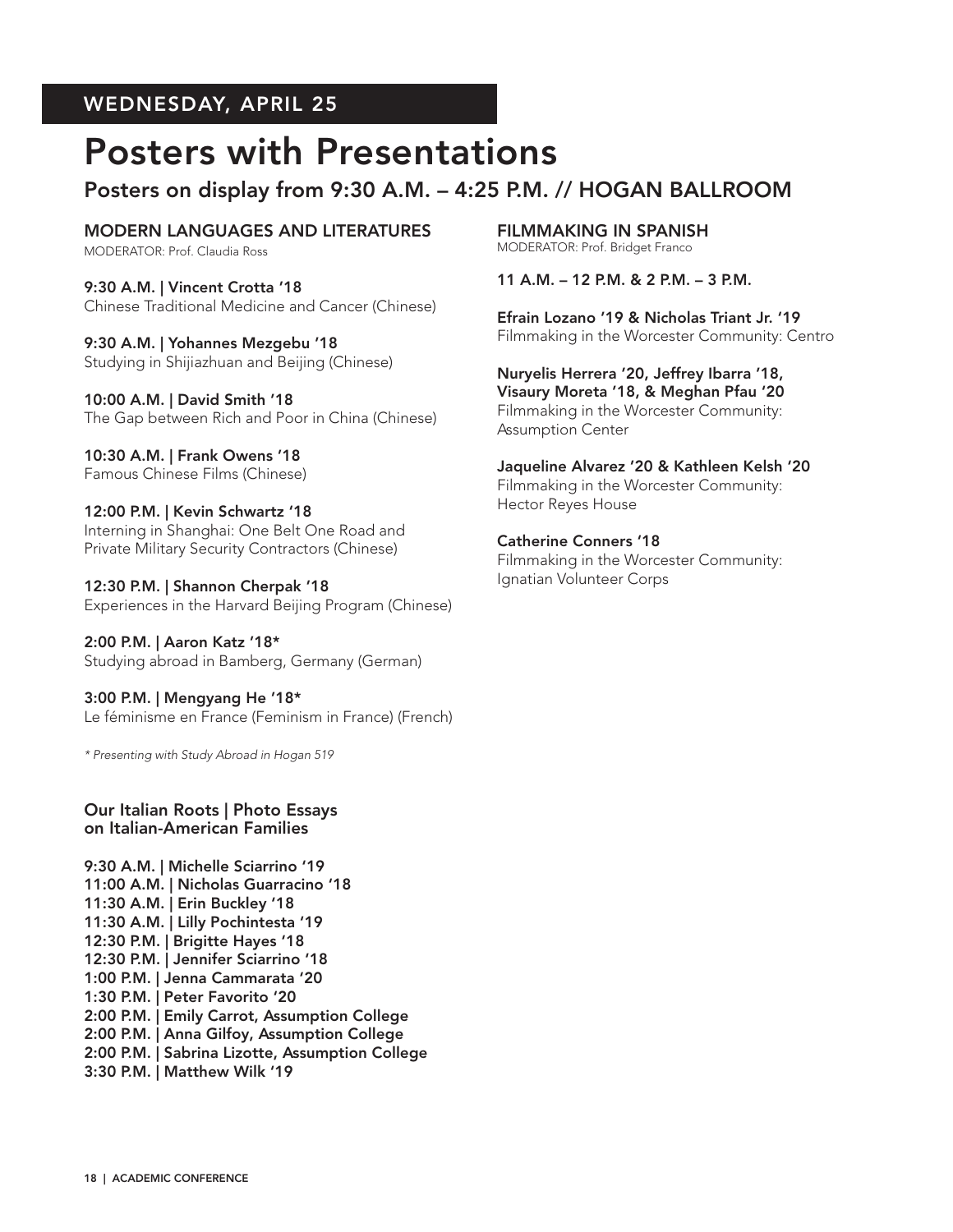## Posters with Presentations

## HOGAN BALLROOM // Posters on display from 9:30 A.M. – 4:25 P.M.

BIOLOGICAL PRINCIPLES MODERATOR: Prof. Ann Sheehy

THE HIV PANDEMIC | 10:45 A.M. – 11:55 A.M.

Mallaigh Ashton '21, Patrick Jessop '20 and David Smith '18 Cause and Effect: HIV and its Influence on Modern Culture

Jessica Batista '18, Megan Bean '21 and Valentin DeJesus '21 HIV and Vulnerable Communities

Joseph Brosseau '20, Luke Dufour '21 and Mia Lambo '20 HIV Treatment, Drug Resistance and Novel Approaches for Prevention

Matthew Cafarella '20 and Christopher McGrath Jr. '19 Celebrity and the HIV Message

Peter Carty '18, Jeimy Hernandez '18 and Vincent Crotta '18 HIV in the Global Community

## Information Session Literature Reading

DIGITAL TRANSGENDER ARCHIVES MODERATOR: Prof. KJ Rawson HOGAN 1st FLOOR LOBBY

9:30 A.M. – 4:25 P.M.

Team Leaders: Mariel Aleman '18, Carlito Beal '18, Katie Bowles '18, and Alice Galvinhill '20

Eleanor Conlon '21 and Megan Lavoie '19 The Role of Nutrition in HIV Disease

Dominic Dimitroff '21 and William Malloy III '19 The Continued Impact of HIV in the Developing World

William Fitzpatrick '20, Elizabeth Larkin '21 and James Lunny '21 HIV and Addiction: Fighting Two Diseases

Justin Lombardi '20 and Trishala Manandhar '21 The Criminalization and Demonization of People Living with HIV

Kathleen McLaughlin '21 and Christina Wright '21 Marginalized Women & HIV: The Correlation Between Intimate Partner Violence, Incarceration, and Infection

Liam McLoughlin '20 The Catholic Church and Microbicides

Hannah Moore '18 and Toshanna Santos '18 Children and HIV

MODERN LANGUAGES AND LITERATURES MODERATOR: Prof. Susan Amatangelo HOGAN DUNN RECEPTION AREA

10:00 A.M. | Jake Nolan '18 10:10 A.M. | Meagan Albertson '20 10:20 A.M. | Michaela Fleming '20 10:30 A.M. | Erin Buckley '18 10:40 A.M. | Erica Mendoza '18 (In Spanish) 10:50 A.M. | Jenny Sciarrino '18 11:00 A.M. | Matthew Wilk '19 12:00 P.M. | Alyssa Rufino '20 12:10 P.M. | Sinead McKenna '19 12:20 P.M. | Victoria Magnozzi '20 (In Swedish) 12:30 P.M. | Jenna Cammarata '20 12:40 P.M. | Hugo Hunt '20 12:50 P.M. | Brandon Thornhill '19 1:00 P.M. | Conor O'Reilly '18 3:00 P.M. | Allie Barry '19 3:10 P.M. | Riccardo Marcangeli '18 3:20 P.M. | Victoria Attaya '19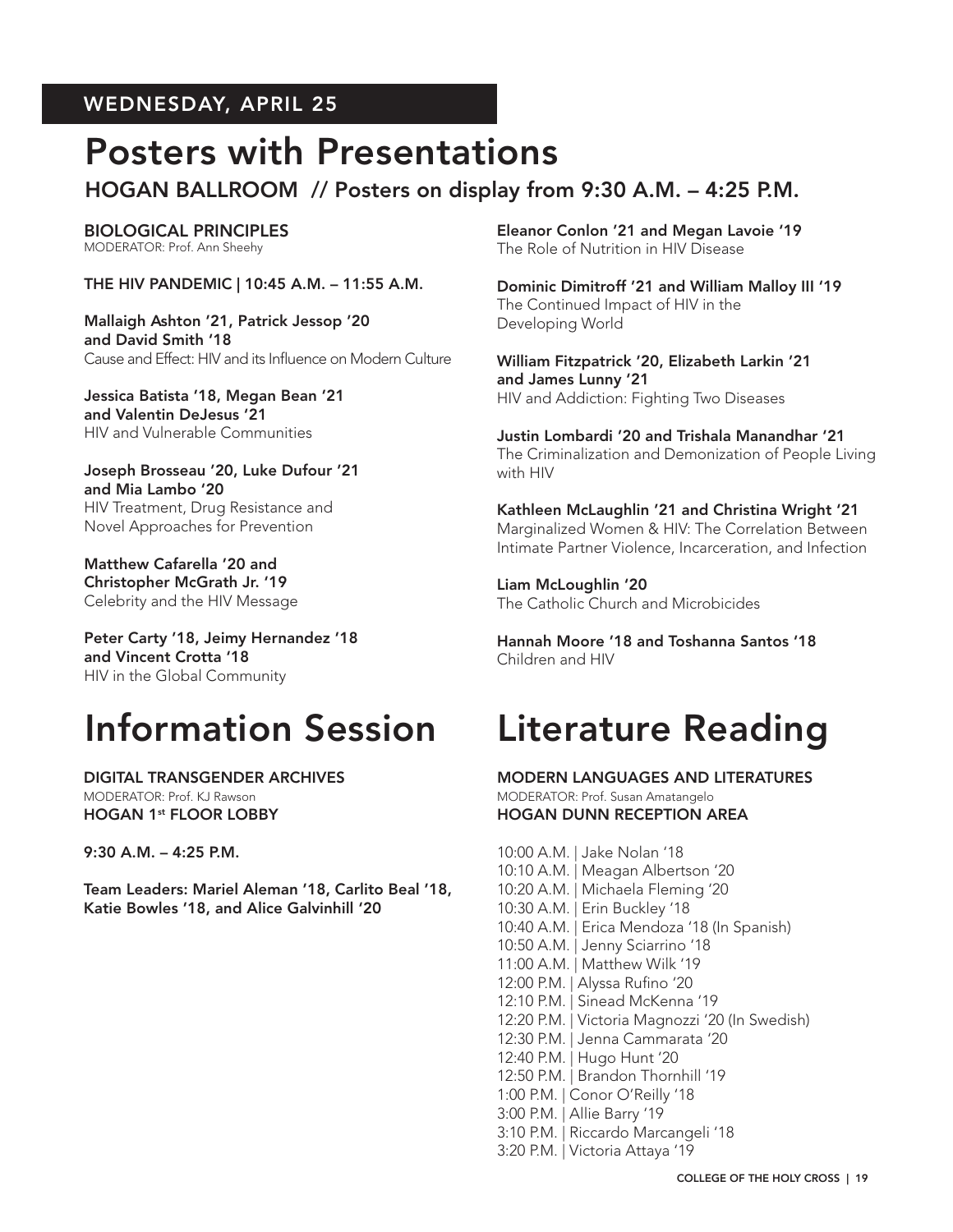## Exhibition

#### EKPHRASIS – POETRY AND PHOTOGRAPHY FENWICK HALL GALLERY,

DEPARTMENT OF VISUAL ARTS, 4th FLOOR Exhibition up through May 4th

#### 9:30 A.M.

### Introduction to Poetry

Sarah Anderson '20 Carlito Beal '18 Mason Brummett '19 Isabella Cuellar '18 Olivia Fenty '21 American Gaylord '20 Chinnel Hudson '20 Riley Livingston '20 Taylor Moss '18 Robert Place '19 Leydi Pliego-Vergara '20 John Quinn '20

### Photography 2

Maho Abe '19 Xherd Aliko '20 Bridget Campbell '18 Isiah George '20 Liz Gorrill '18 Katy McNamara '20 Matt Murrer '18 Megan Nemeth '18 John Nolan '18 Emma Possenriede '20 Elliot Valinho '21 Tavia Wu '18

# Artist Talks

#### SENIOR STUDIO MAJORS CANTOR ART GALLERY

#### 12:00 P.M.

- Alexandria Benoit '18 John Nolan '18 Matthew Brown '18 Margaret Snee '18 Annalisa Dow '18 Megan Viera '18 Ryan Hatfield '18 Demetrius Wilson '18 Joseph Metrano '18 Mengqi Wu '18 Ann Mondi '18
- Erin Cunningham '18 Autumn Taylor-Kelley '18

## Exhibition Opening

#### STUDIO MINORS

HOGAN SAS GALLERY, Exhibition up through May

#### 4:00 P.M.

Martina Umunna '18 Taylor West '18 Katherine MacMullin '18 Nicholas Adams '18 Timothy Smith '18 Caroline Galvinhill '18 Haley Leishman '18 Allanna Hitscherich '18 Michael DiFronzo '18 Christina Lovett '18 Vanessa Amendola '18 Akemi Kawano '18 Kearney Worthington '18 Ziyun Lin '18 Gia Nicolazzo '18 John Nolan '18

## Induction Ceremony

#### ENGLISH - SIGMA TAU DELTA

HOGAN 320

#### MODERATOR: Prof. Melissa Schoenberger

#### 5:00 P.M.

Caroline Ambrose '19 Aubrey Jewett Ashmun '19 Katherine Beckerman '20 Jaqueline Cannon '20 Stephen Albert Conde, Jr. '20 Geraldine Connolly '19 Adam Coshal '20 Kimberly Marie Devine '19 Heather Domenicis '19 Mark Donovan '19 Alexander Grey '19 Rose Grosskopf '20

Carson Harold '19 Audrey Holmes '19 MaryGrace King '20 Mark Kubasak '20 Emily Kulp '19 Elizabeth Lavoie '19 Grace Lucier '20 Hannah Maguire '19 Noah Mailloux '20 Kerrin Mannion '19 Kaitlin McGuire '20 Leela Mennillo '20

Jennifer O'Brien '19 Audrey O'Neill '19 Austin Pasquale Penta '19 Mithra Salmassi '19 Caroline Skou '20 Ashley Tortorelli '19 Hannah Trueman '19 Kara-Jianna Undag '19 Anastasia Vasko '19 Patrick Wilks '19 Zilin (Cidre) Zhou '20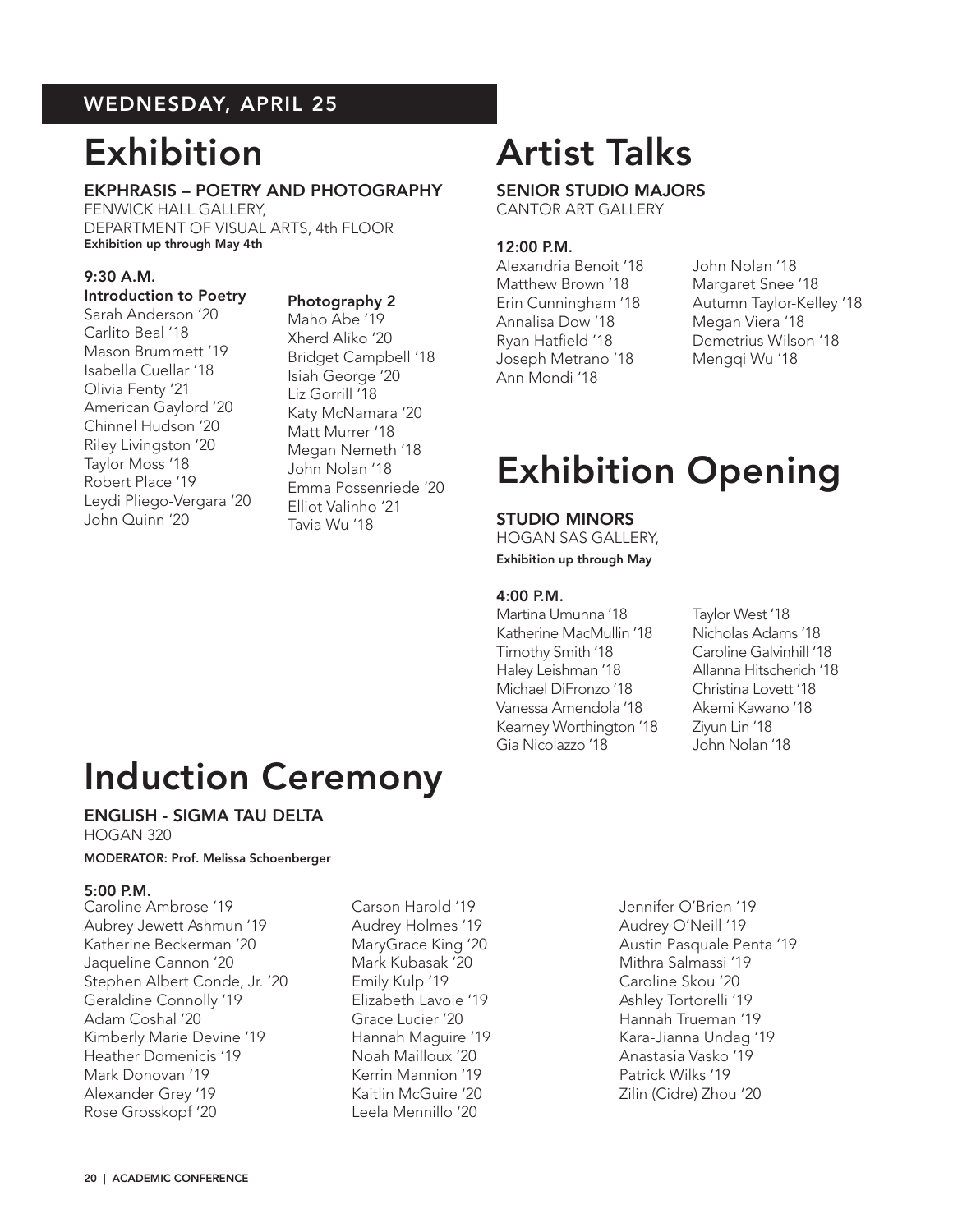## Performances

## ARTS TRANSCENDING BORDERS | DEPARTMENT OF THEATRE AND DANCE

#### MOVEMENT AND CREATIVE PRACTICE

INSTRUCTOR: JIMENA BERMEJO, WITH MEMBERS OF THE BILL T. JONES/ARNIE ZANE COMPANY THE HOVA | *Rain location: The Pit, O'Kane 37*

#### 11:00 A.M. & 11:30 A.M.

Alexander Bledsoe '18 Catherine Curran '18 Madeline Downey '21 Stephanie Ford '18 Sierra Hannough '18 Logan LeBlond '18 Thomas Muratore '18

Molly Pfaff '19 Tess Shaw '19 Moriah Taylor '20 Alisha Collazo '18 Tylar DeWitt '18 Baker Earl '19 Adeline Gutierrez Nunez '19 Brianna Hasso '21 Kerianne Moran '18 Caitlin O'Connell '18 Scott Pooley '18 Couper Tanko '21 Akeem Walcott '19

### DIGITAL MEDIA MAJOR PERFORMANCE

#### NATE CHUNG PROJECT: HC STORYTELLERS

THE PIT (O'KANE 37)

#### 3:00 P.M.

Nate Chung '18 Casey Dawson '18 Sean Horan '18 Frank Dwyer '19 Zach Sowerby '19

## HOLY CROSS CHAMBER ORCHESTRA

#### BROOKS CONCERT HALL

#### 7:30 P.M.

*VIOLIN 1* Chris Goessling '18 (first chair) Carolyn Eckrich '21 Ana Guggenheim '21 Elizabeth Mazzocco '21 Angelica Samonte '21

*VIOLIN 2* Prof. John Little (first chair) Aaron Katz '18 Sarah Vrountas '19 Graydon Hewitt '21

*VIOLA* Matt Pinder '20 (first chair) Ryan Fay '20 Alex Kui '19 Brianna Maynard '19 Gabriel Gervais '21

*CELLO* Brett Cotter '19 (first chair) Andrea Bucknam '20 Teddy Chomiak '18 Anna Moffitt '21 Lauren Simeon '19

*FLUTE* Katherine Elacqua '19 Elena Wang '20

*CLARINET* Beth Griffin '21 Emily Kulp '19

*BASSOON* Ana Dulskiy '19 Hannah Johnson '21

*TRUMPET* Jack Slania '21 Kyle Lefler '21

*TIMPANI* Michael Shun '18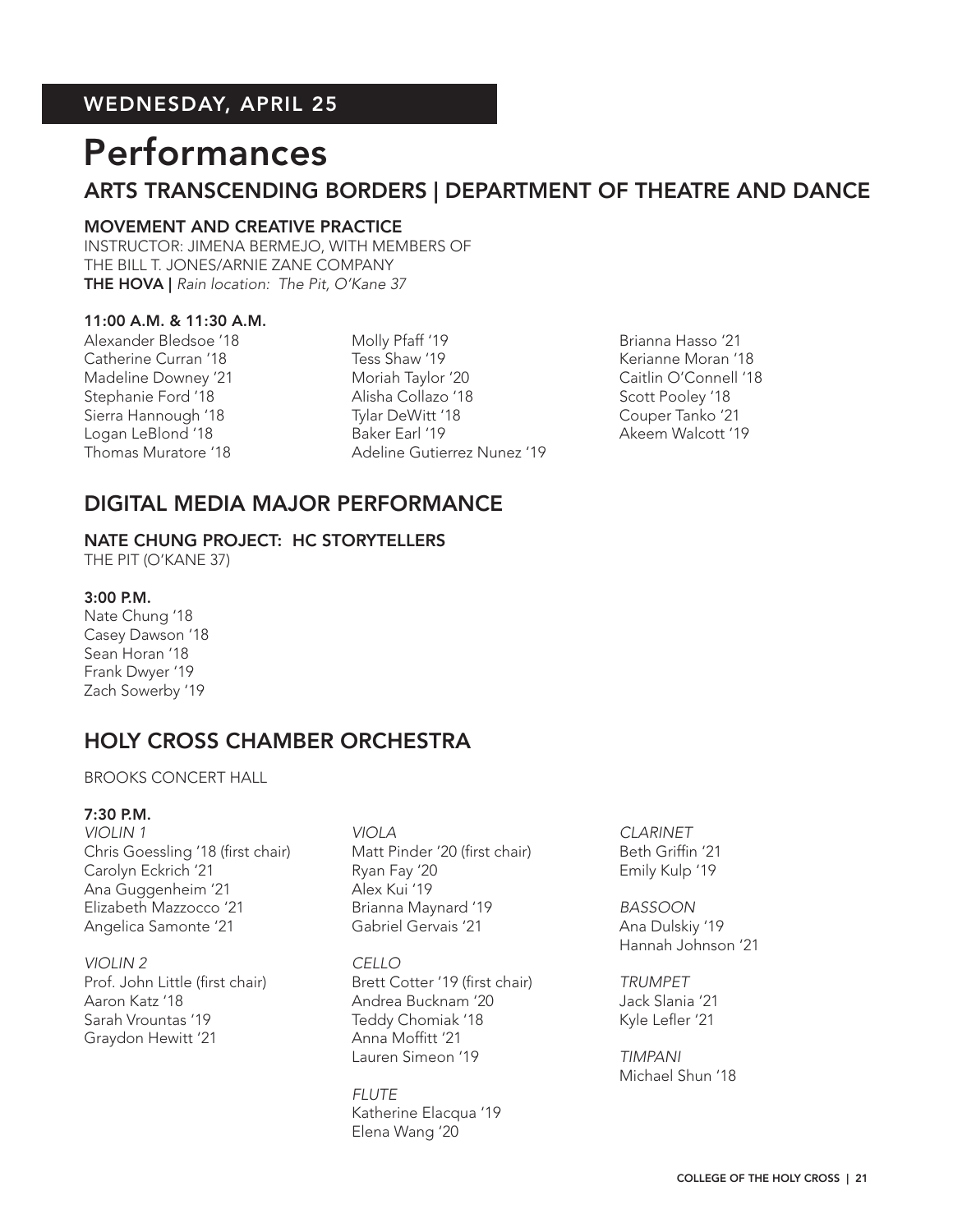### 9:00 A.M. – 4:40 P.M. // Oral Presentations

COLLEGE HONORS HOGAN 401

Literary Compositions MODERATORS: Kerrin Mannion '19 and Zachary Sowerby '19

9:00 A.M. | Corey Scannell '18 Murderous Exiles in Homeric Epic

9:25 A.M. | Colleen Mulhern '18 Music and Identity in the Works of James Joyce

9:50 A.M. | Emma Kuper '18 The Stylus, the Palette, the Pen, and the Quill: Four Forms of Language in H.D.'s *Triology*

Religious Expressions I MODERATOR: Caroline Kam '19

HOGAN 401

#### 10:15 A.M. | Austin Keefe '18

Understanding Enlightenment Deism: An Historical Investigation into the Religious Thought of Voltaire and Rousseau

#### 10:40 A.M. | Joseph M. Metrano '18

Puritan Town Planning and the New England College Campus, 1636-1861

Methods and Models MODERATORS: Rui Qiang '19 and Kimberly Kelly '19

12:30 P.M. | Caroline Galvinhill '18 Exploring Euclidean and Non-Euclidean Geometry

#### 12:55 P.M. | Grace Cavanaugh '18

Exploratory Use of Tree-Based Methods in Biomedical Research: Modeling Metabolic Outcomes Based on Genetic Risk Factors in Patients with Schizophrenia

#### 1:20 P.M. | Susannah Huth '18

Convergent Synthesis of Trans-Alkene Peptide Isosteres

Religious Expressions II MODERATOR: Elisaveta Mavrodieva '19

1:45 P.M. | Jacqueline Galvinhill '18 Episcopalian Women Take Action

2:10 P.M. | Katelyn Lyons '18 Charitable Aims versus Market Logics: Misrecognition in the Abby's House Thrift Store

Aid and Finances MODERATORS: Patrick Koval '19

#### 2:35 P.M. | Hannah Jeter '18

Examining the Effects of Subsidies on Adoption from Foster Care

#### 3:00 P.M. | Erin Sullivan '18

The Role of Elite College Admissions Policies in First-Generation Access and their Implications for Intergenerational Mobility

#### American Histories

MODERATOR: Nora Grimes '19

3:25 P.M. | James O'Connor '18

A Real Spanish Jackass

3:50 P.M. | Peter Oggiani '18 Making Friends with the Enemy: The Political Paradox of Ronald Reagan

4:15 P.M. | Michael T. DeSantis '18

"Industrial Slum or All-America City?": Deindustrialization, Labor, and City Identity in Worcester, Massachusetts, 1945-1990

#### POLITICAL SCIENCE HONORS

MODERATOR: Prof. Gregory Burnep HOGAN 304/05

3:30 P.M. | Morgan Wilderman '19 Judging Foster Care: Child Welfare Policy Goes to Court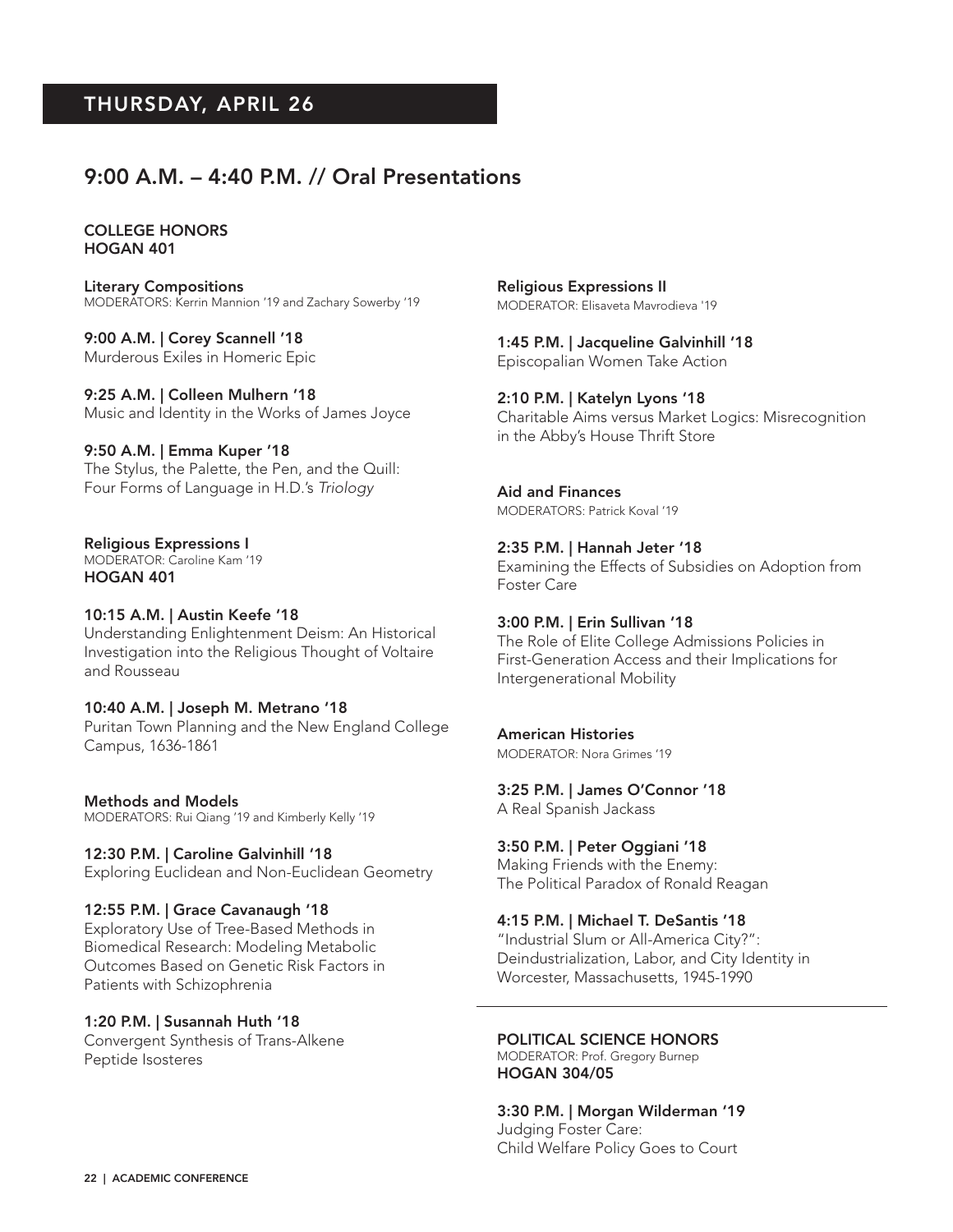### Posters on Display

MODERN LANGUAGES AND LITERATURES Posters on Display from 9:00 A.M. – 4:25 P.M.

STEIN ATRIUM Aaron Katz '18 | German Studying abroad in Bamberg, Germany

Mengyang He '18 | French Le féminisme en France (Feminism in France)

Vincent Crotta '18 | Chinese Chinese Traditional Medicine and Cancer

David Smith '18 | Chinese The Gap between Rich and Poor in China Frank Owens '18 | Chinese Famous Chinese Films

Shannon Cherpak '18 | Chinese Experiences in the Harvard Beijing Program

Yohannes Mezgebu '18 | Chinese Studying in Shijiazhuan and Beijing

Kevin Schwartz '18 | Chinese One Belt One Road and Chinese Private Military Security Contractors

#### Our Italian Roots | Photo Essays on Italian-American Families

Michelle Sciarrino '19 Nicholas Guarracino '18 Erin Buckley '18 Lilly Pochintesta '19 Brigitte Hayes '18 Jennifer Sciarrino '18

Jenna Cammarata '20 Peter Favorito '20 Emily Carrot, Assumption College Anna Gilfoy, Assumption College Sabrina Lizotte, Assumption College Matthew Wilk '19

### Exhibition

#### EKPHRASIS – POETRY AND PHOTOGRAPHY

FENWICK HALL GALLERY, DEPARTMENT OF VISUAL ARTS, 4th FLOOR

#### Exhibition up through May 4th

#### 9:30 A.M.

#### Introduction to Poetry

Sarah Anderson '20 Carlito Beal '18 Mason Brummett '19 Isabella Cuellar '18 Olivia Fenty '21 American Gaylord '20 Chinnel Hudson '20 Riley Livingston '20 Taylor Moss '18 Robert Place '19 Leydi Pliego-Vergara '20 John Quinn '20

#### Photography 2

Maho Abe '19 Xherd Aliko '20 Bridget Campbell '18 Isiah George '20 Liz Gorrill '18 Katy McNamara '20 Matt Murrer '18 Megan Nemeth '18 John Nolan '18 Emma Possenriede '20 Elliot Valinho '21 Tavia Wu '18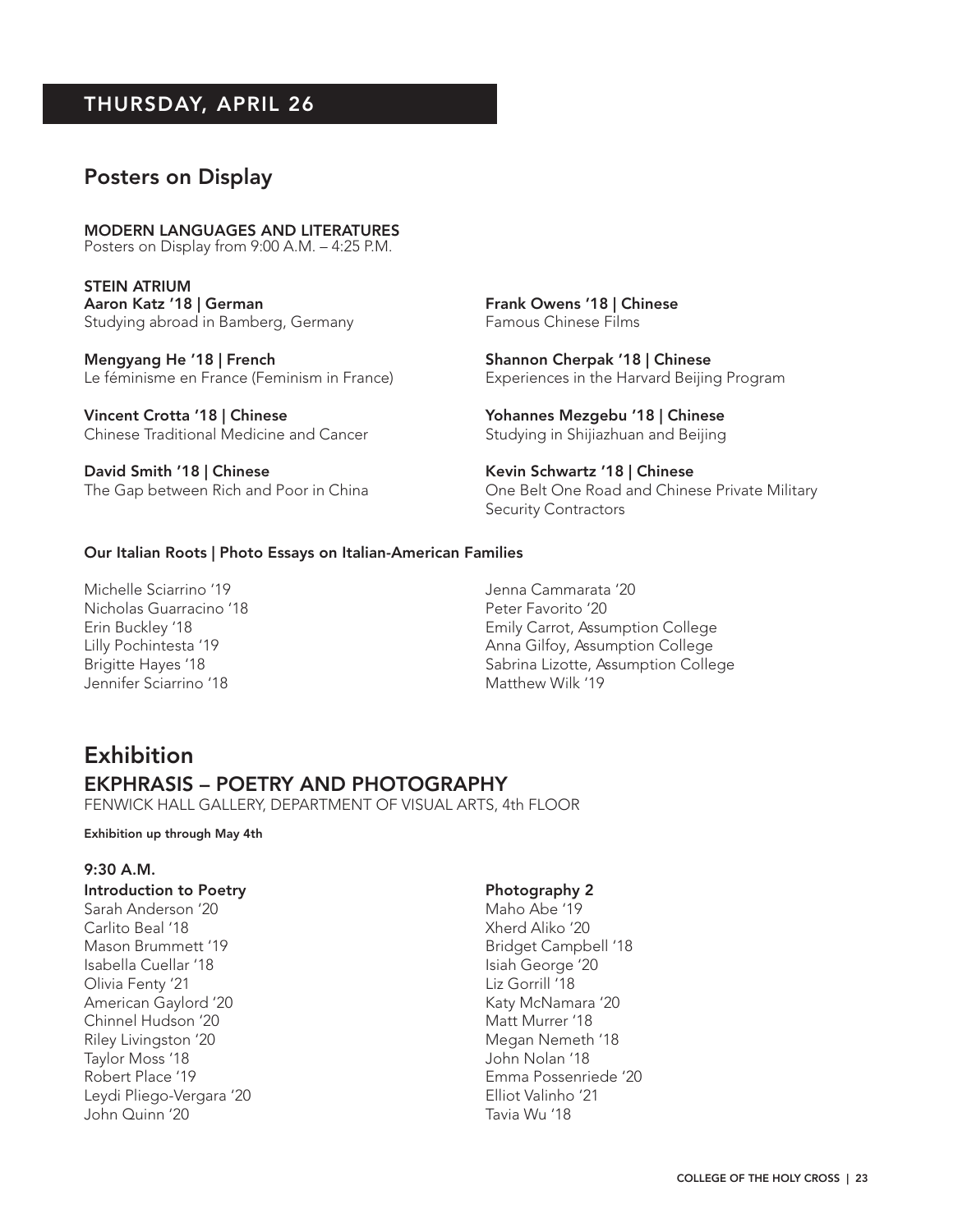## Exhibit Opening

SENIOR STUDIO MAJORS EXHIBITION

CANTOR ART GALLERY

Exhibition up through May

#### 5:30 P.M.

Alexandria Benoit '18 Matthew Brown '18 Erin Cunningham '18 Annalisa Dow '18 Ryan Hatfield '18 Joseph Metrano '18 Ann Mondi '18

John Nolan '18 Margaret Snee '18 Autumn Taylor-Kelley '18 Megan Viera '18 Demetrius Wilson '18 Mengqi Wu '18

## Induction Ceremonies

#### POLITICAL SCIENCE–PI SIGMA ALPHA

HOGAN 304/05

#### 4 P.M.

Joseph Cataldo '18 William Patrick Christ '18 Alexander Cregg '18 Peter X. Dodge Jr. '18 Jewel Aislah Duberry-Douglas '18 Stephen Richard Fleury '18 James Redmond Gallagher '18 Henry Lilly '18 Patrick Liam Mulligan '18 Brian Joseph SanGiacomo '18 Donald J. Stephens '18 Timothy Bouchard '19 Victoria Breese '19 Grace Brombach '19 Christopher Connolly '19 John William Dube '19

Matthew Freije '19 Mark N. Hoffman '19 Caroline Kam '19 Sinead Aine McKenna '19 Joseph Anthony Mongiardo '19 Renu Mukherjee '19 Erin O'Meara '19 Matthew Rueter '19 Jessica Ann Russo '19 Samuel Ryder '19 Brian Patrick Senier '19 Michael C. Tafaro '19 Nicholas Ross Triant '19 Michael Varda '19 William Vogt '19 Emily Byrne Zeno '19

#### SPANISH–SIGMA DELTA PI

HOGAN SUITE B/C

#### 5 P.M.

Jessica Batista '18 Mary Caulfield '18 Joshua DeYoung '18 Isabel Fitzpatrick '18 Nasly Gattas '18 Pedro Guarcas '18 Daniel Hutchinson '18 Stefanie McArdle '18 Lauren McElroy '18 Visaury Moreta '18 Nicole Nover '18 Kathleen Schlegel '18 Katherine Trymbulak '18 Reina Victoria '18 Jeffrey Warden '18

*Officers 2017-2018* President: Jeffrey Warden

Vice President: Kathleen Schlegel

Secretary of Communication: Joshua DeYoung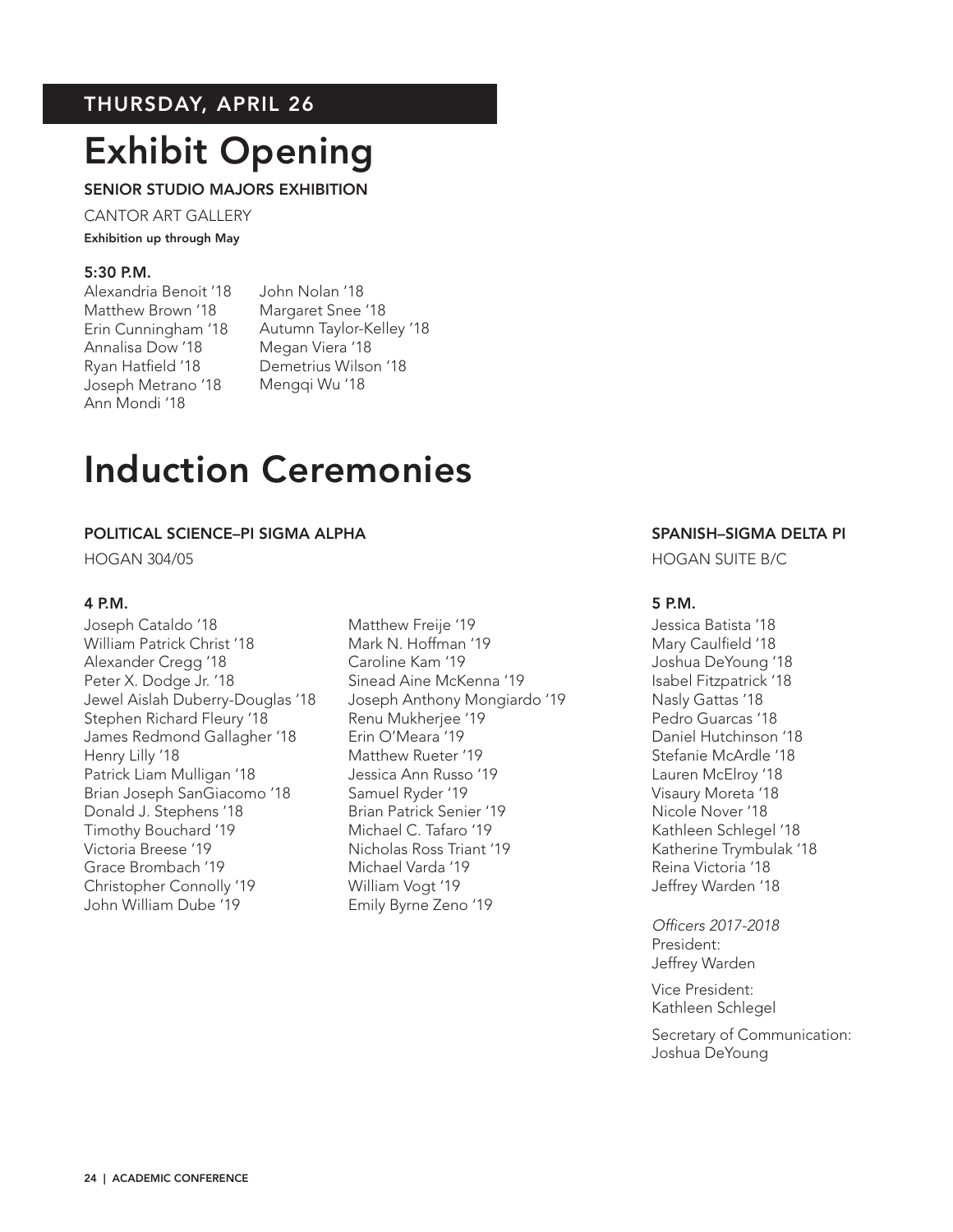## Induction Ceremonies cont.

#### RELIGIOUS STUDIES - THETA ALPHA KAPPA

HOGAN 402/03

#### 4 P.M.

Gregory Chin '18 Sibgha Javaid '20 Catherine Floyd '19

Brian SanGiacomo '18 Katherine Goza '20 Courtney Esteves '19 *(Study Abroad)*

#### CELEBRATION OF CREATIVE WRITING CONCENTRATORS

Moderators: Profs. Leah Cohen, Leila Philip, Oliver de la Paz, Susan Elizabeth Sweeney, and Stephanie Reents HOGAN 320

#### 5 P.M.

Carlito Beal '18 Rebecca E. Beaulieu '18 John Caliva '18 Christina Callahan '18 Conor M. Carey '18 Kathleen Dougherty '18

*\* Creative Writing Minor*

Patrick L. S. Eberhard '18 Mairead J. Forrest '18 Hope Garcia '18\* Nicole M. Nover '18 Emma E. O'Leary '18 Caroline E. Quinn '18

Margaret Sheehan '18 Frances Skakel '18 Jennifer Symula '18 Andrew J. Wells '18 Alyssa V. White '18 Kilian B. White '18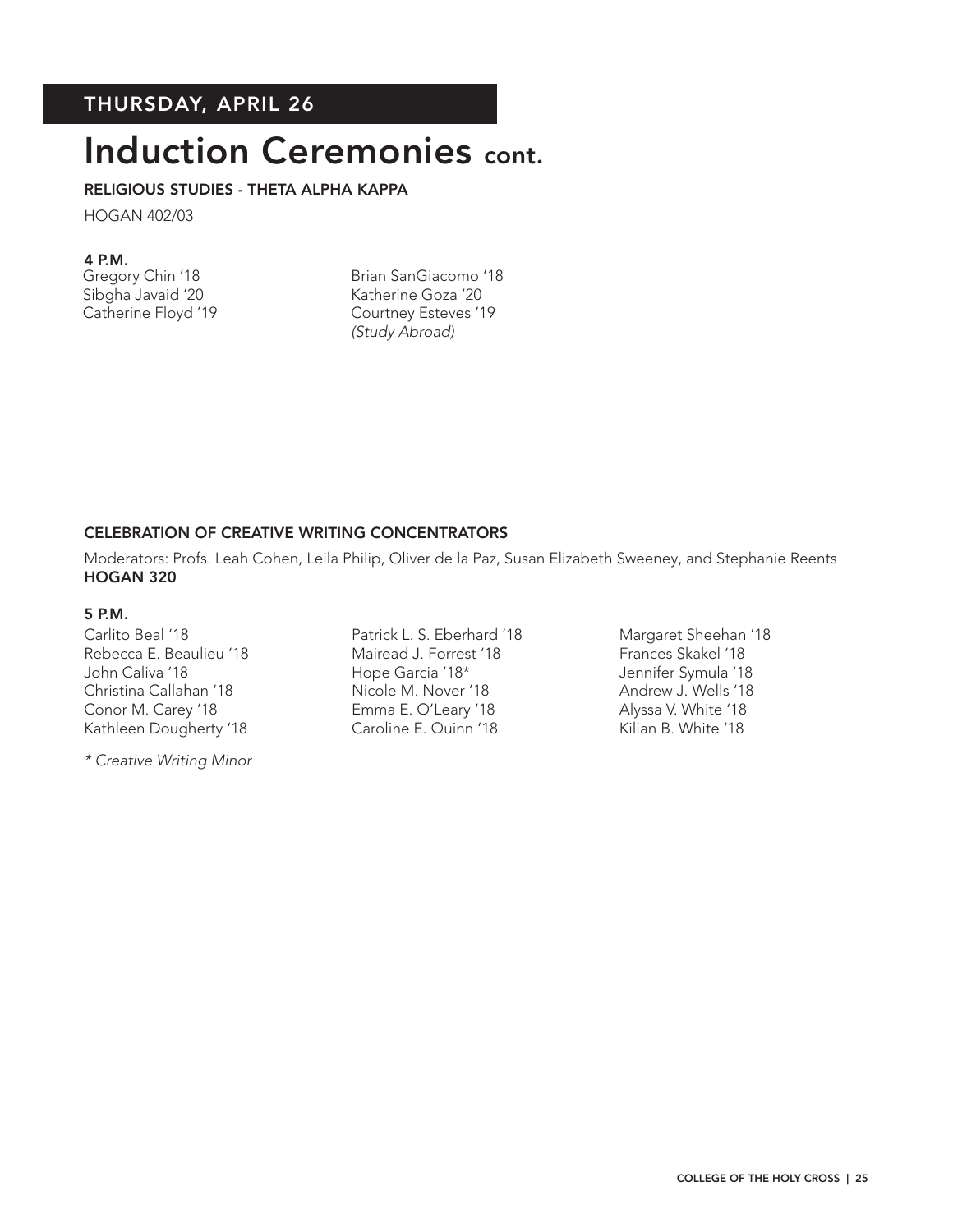## FRIDAY, APRIL 27

## Posters on Display

#### MODERN LANGUAGES AND LITERATURES

STEIN ATRIUM

Posters on display from 9 A.M. – 4:35 P.M.

Aaron Katz '18 | German Studying abroad in Bamberg, Germany

Mengyang He '18 | French Le féminisme en France (Feminism in France)

Vincent Crotta '18 | Chinese Chinese Traditional Medicine and Cancer

David Smith '18 | Chinese The Gap between Rich and Poor in China

Frank Owens '18 | Chinese Famous Chinese Films

Shannon Cherpak '18 | Chinese Experiences in the Harvard Beijing Program

## Exhibition

#### EKPHRASIS – POETRY AND PHOTOGRAPHY

FENWICK HALL GALLERY, DEPARTMENT OF VISUAL ARTS, 4th FLOOR

Exhibition up through May 4th

#### 9:30 A.M.

#### Introduction to Poetry Sarah Anderson '20 Carlito Beal '18 Mason Brummett '19 Isabella Cuellar '18 Olivia Fenty '21 American Gaylord '20 Chinnel Hudson '20 Riley Livingston '20 Taylor Moss '18 Robert Place '19 Leydi Pliego-Vergara '20

#### Photography 2

Maho Abe '19 Xherd Aliko '20 Bridget Campbell '18 Isiah George '20 Liz Gorrill '18 Katy McNamara '20 Matt Murrer '18 Megan Nemeth '18 John Nolan '18 Emma Possenriede '20 Elliot Valinho '21 Tavia Wu '18

Yohannes Mezgebu '18 | Chinese Studying in Shijiazhuan and Beijing

Kevin Schwartz '18 | Chinese One Belt One Road and Chinese Private Military Security Contractors

#### Our Italian Roots | Photo Essays on Italian-American Families

Michelle Sciarrino '19 Nicholas Guarracino '18 Erin Buckley '18 Lilly Pochintesta '19 Brigitte Hayes '18 Jennifer Sciarrino '18 Jenna Cammarata '20 Peter Favorito '20 Emily Carrot, Assumption College Anna Gilfoy, Assumption College Sabrina Lizotte, Assumption College Matthew Wilk '19

## Induction Ceremony

FRENCH AWARD CEREMONY AND PI DELTA PHI STEIN 526

#### 3:30 P.M.

Joseph C. Benassi '18 Maya E. Collins '19 Anna G. Desmarais '20 Olivia A. Doherty '20

Ava M. Klinge '20 Emma S. O'Connor '20 Clare E. Orie '18 Purva H. Rumde '18

## Performance

HOLY CROSS LAPTOP ENSEMBLE FEDERATION BROOKS CONCERT HALL

#### 7:30 P.M.

Daniel Beckham '18 Joseph Benassi '18 Alexander Brisbois '18 Daniel Daley '18 Tara Deehan '19 Tyler Ferolito '18

Benjamin Fitzgerald '18 Matthew Freije '19 Lorraine Mihaliak '19 Matthew Pinder '20 Arren Sevigny '19

John Quinn '20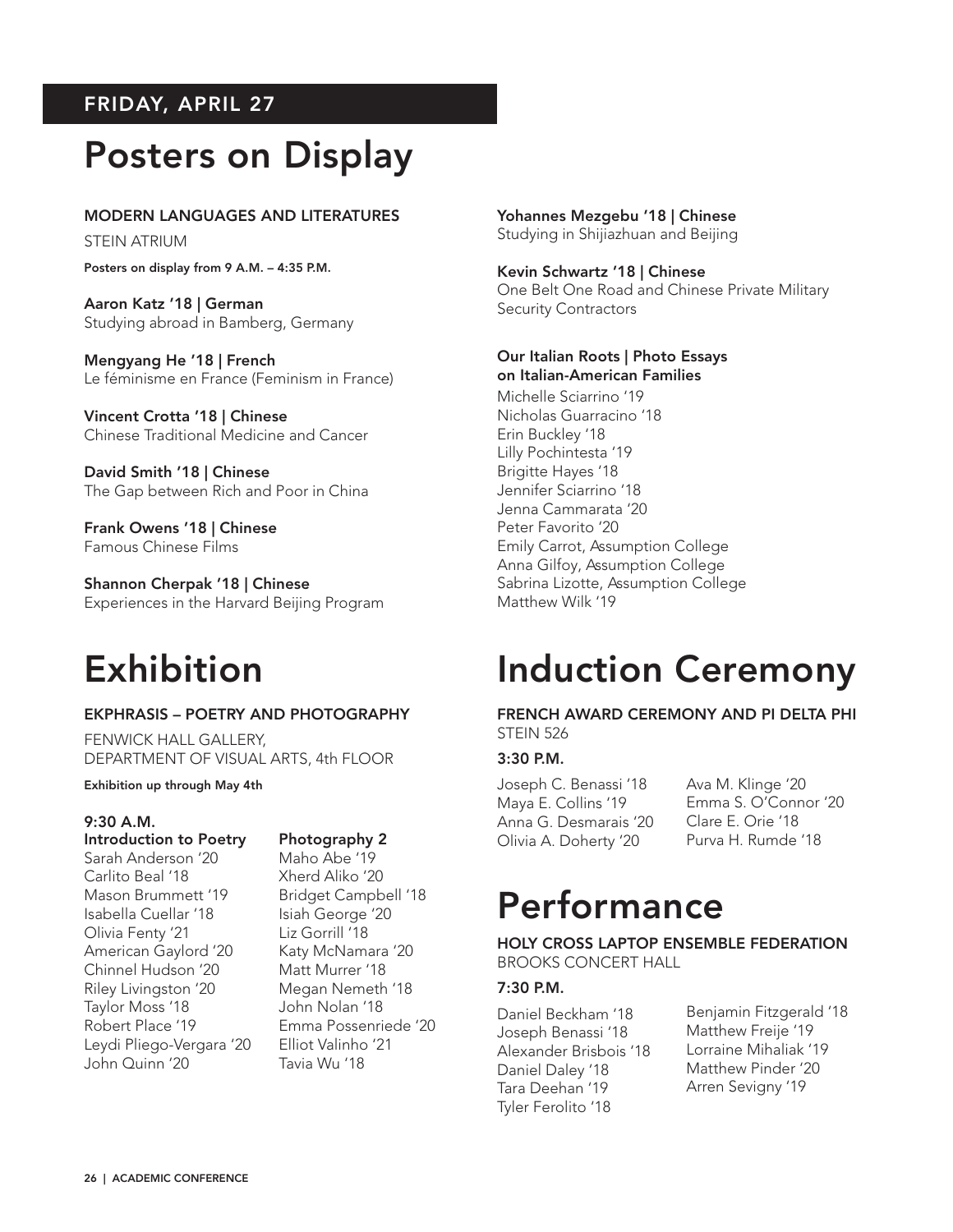| <b>NAME</b>          | <b>YEAR</b> | PAGE(S)        | <b>NAME</b>                   | <b>YEAR</b> | PAGE(S)        |
|----------------------|-------------|----------------|-------------------------------|-------------|----------------|
|                      |             |                |                               |             |                |
| Maho Abe             | 2019        | 20, 23, 26     | Christina Callahan            | 2018        | 25             |
| Nicholas Adams       | 2018        | 20             | Jenna Cammarata               | 2020        | 18, 19, 23, 26 |
| Meagan Albertson     | 2020        | 19             | <b>Bridget Campbell</b>       | 2018        | 20, 23, 26     |
| Mariel Aleman        | 2018        | 6, 19          | Jaqueline Cannon              | 2020        | 20             |
| Xherd Aliko          | 2020        | 20, 23, 26     | Karina Cardenas               | 2019        | 16             |
| Jaqueline Alvarez    | 2020        | 4, 18          | Conor M. Carey                | 2018        | 16, 25         |
| Caroline Ambrose     | 2019        | 20             | Dillon Carmichael             | 2018        | 12             |
| Vanessa Amendola     | 2018        | 20             | Sarah Carnwath                | 2019        | 12             |
| Sarah Anderson       | 2020        | 20, 23, 26     | Peter Carty                   | 2018        | 19             |
| <b>Tess Andrekus</b> | 2018        | 8, 12          | <b>William Cassels</b>        | 2018        | $\overline{7}$ |
| Ciro Aprea           | 2018        | 17             | Joseph Cataldo                | 2018        | 24             |
| Joanna Aramini       | 2019        | 16             | Mary Caulfield                | 2018        | 24             |
| Suhasini Aravinthan  | 2018        | 10             | Grace Cavanaugh               | 2018        | 22             |
| Theodore Arsenault   | 2018        | 14             | Jack Champagne                | 2019        | 17             |
| Aubrey Jewett Ashmun | 2019        | 20             | Michael Chaoui                | 2019        | 10             |
| Mallaigh Ashton      | 2021        | 19             | Madeleine Chasse              | 2018        | 10             |
| Victoria Attaya      | 2019        | 19             | Vasco Chavez-Molina           | 2018        | 6              |
| Sarah Baker          | 2018        | 13             | Shannon Cherpak               | 2018        | 18, 23, 26     |
| Allie Barry          | 2019        | 19             | Tyler Chickering              | 2018        | 10             |
| Blake Basmajian      | 2018        | 6              | Gregory Chin                  | 2018        | 25             |
| Jessica Batista      | 2018        | 4, 19, 24      | Theodore Chomiak              | 2018        | 10, 21         |
| Carlito Beal         | 2018        | 14, 19, 20,    | William Patrick Christ        | 2018        | 24             |
|                      |             | 23, 25, 26     | Nate Chung                    | 2018        | 21             |
| Megan Bean           | 2021        | 19             | <b>Richard Ciolek</b>         | 2020        | 17             |
| Michael Beauchamp    | 2018        | 10             | Alex Clifford                 | 2018        | 5              |
| Rebecca E. Beaulieu  | 2018        | 25             | Alisha Collazo                | 2018        | 21             |
| Katherine Beckerman  | 2020        | 20             | Maya E. Collins               | 2019        | 26             |
| Daniel Beckham       | 2018        | 26             | Hannah Comeau                 | 2018        | 10             |
| Joseph Benassi       | 2018        | 26             | Stephen Albert Jr. Conde 2020 |             | 20             |
| Alexandria Benoit    | 2018        | 20, 24         | Eleanor Conlon                | 2021        | 19             |
| Lauren R. Berard     | 2018        | 15             | Chris Connelly                | 2019        | 16             |
| Alexander Bledsoe    | 2018        | 21             | <b>Catherine Conners</b>      | 2018        | 18             |
| Evan Blum            | 2021        | 16             | Patrick K. Connolly           | 2018        | 14, 17         |
| Timothy Bouchard     | 2019        | 24             | Christopher Connolly          | 2019        | 24             |
| Katie Bowles         | 2018        | 8, 19          | Geraldine Connolly            | 2019        | 20             |
| Allyson Braciska     | 2018        | 16             | James Connor-Recio            | 2018        | 4, 10          |
| Victoria Breese      | 2019        | 24             | <b>William Connors</b>        | 2019        | 7              |
| Emma Brickfield      | 2018        | 11             | Owen Conroy                   | 2019        | 7              |
| Alexander Brisbois   | 2018        | 26             | Carlye Cording                | 2020        | 16             |
| Grace Brombach       | 2019        | 24             | Patricia Corey                | 2018        | 13             |
| Joseph Brosseau      | 2020        | 19             | Adam Coshal                   | 2020        | 20             |
| Matthew Brown        | 2018        | 20, 24         | Vanessa Costa                 | 2018        | 6              |
| Austin Brown         | 2019        | 12             | <b>Brett Cotter</b>           | 2019        | 21             |
| Mason Brummett       | 2019        | 20, 23, 26     | Alexander Cregg               | 2018        | 24             |
| Erin Buckley         | 2018        | 18, 19, 23, 26 | Joseph Criscitiello           | 2018        | 14             |
| Andrea Bucknam       | 2020        | 21             | Vincent Crotta                | 2018        | 18, 19, 23, 26 |
| John Buzzard         | 2019        | 15             | Isabella Cuellar              | 2018        | 20, 23, 26     |
| Gabrielle Caceres    | 2020        | 5              | Erin Cunningham               | 2018        | 20, 24         |
| Matthew Cafarella    | 2020        | 19             | Catherine Curran              | 2018        | 21             |
| Michela Caffrey      | 2019        | 14             | Michael Daidone               | 2019        | 7              |
| John Caliva          | 2018        | 25             | Daniel Daley                  | 2018        | 26             |
| Emma Callahan        | 2018        | 13             | Caitlin Daniels               | 2018        | 8              |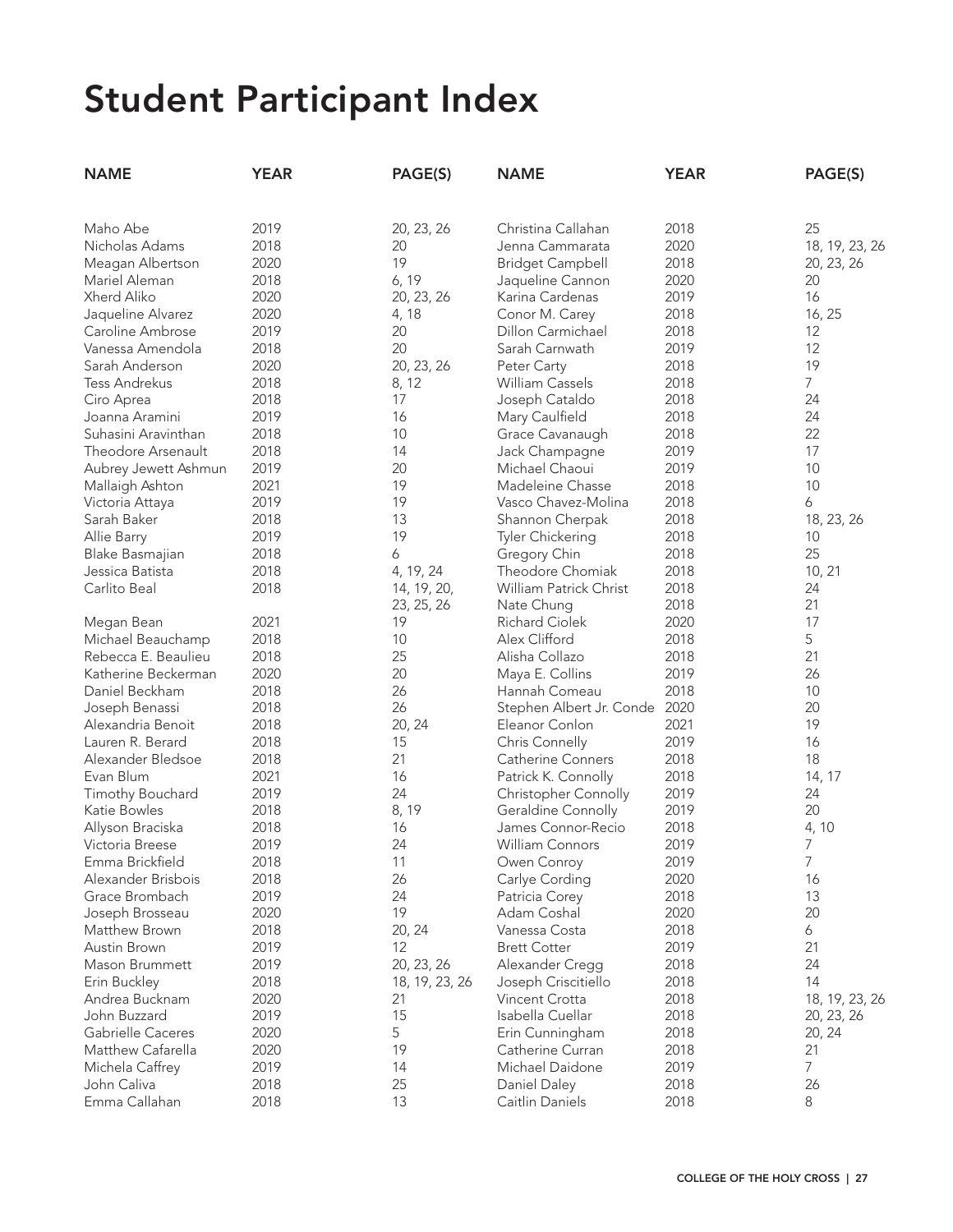| <b>NAME</b>                       | <b>YEAR</b> | PAGE(S)        | <b>NAME</b>                  | <b>YEAR</b> | PAGE(S)        |
|-----------------------------------|-------------|----------------|------------------------------|-------------|----------------|
|                                   |             |                |                              |             |                |
| Casey Dawson                      | 2018        | 21             | Isabel Fitzpatrick           | 2018        | 24             |
| Colin Dean                        | 2018        | 10             | William Fitzpatrick          | 2020        | 19             |
| Tara Deehan                       | 2019        | 26             | Michaela Fleming             | 2020        | 19             |
| <b>Valentin DeJesus</b>           | 2021        | 19             | Stephen Richard Fleury       | 2018        | 16, 24         |
| Chris Delude                      | 2018        | 14             | Catherine Floyd              | 2019        | 25             |
| Ambrose DeMarco                   | 2018        | 15             | Thomas Edward Flynn V        | 2019        | 25             |
| Michael T. DeSantis               | 2018        | 11, 22         | Stephanie Ford               | 2018        | 21             |
| Anna G. Desmarais                 | 2020        | 26             | Mairead J. Forrest           | 2018        | 14, 25         |
| Christopher DeTroia               | 2018        | $\overline{7}$ | Matthew Freije               | 2019        | 24, 26         |
| Kimberly Marie Devine             | 2019        | 20             | Leyda Frias                  | 2018        | 8              |
| Tylar DeWitt                      | 2018        | 21             | Genevieve Galarneau          | 2021        | 17             |
| Joshua DeYoung                    | 2018        | 24             | James Redmond Gallagher 2018 |             | 24             |
| Jeffrey Dickinson                 | 2019        | 17             | Michael Gallanar             | 2018        | 16             |
| Michael DiFronzo                  | 2018        | 16, 20         | Caroline Galvinhill          | 2018        | 16, 20, 22     |
| Dominic Dimitroff                 | 2021        | 19             | Jacqueline Galvinhill        | 2018        | 14, 22         |
| Peter X. Dodge Jr.                | 2018        | 24             | Alice Galvinhill             | 2020        | 19             |
| Olivia A. Doherty                 | 2020        | 26             | Hiram Gandia Torres          | 2020        | 5              |
| <b>Heather Domenicis</b>          | 2019        | 20             | Hope Garcia                  | 2018        | 25             |
| Nathan Donahue                    | 2019        | 10             | Nasly Gattas                 | 2018        | 24             |
| Cara Donovan                      | 2018        | 14             | American Gaylord             | 2020        | 20, 23, 26     |
| Mark Donovan                      | 2019        | 20             | Isiah George                 | 2020        | 20, 23, 26     |
| Kathleen Dougherty                | 2018        | 25             | Gabriel Gervais              | 2021        | 21             |
| Annalisa Dow                      | 2018        | 20, 24         | Luke Giuntoli                | 2021        | 17             |
| Madeline Downey                   | 2021        | 21             | <b>Chris Goessling</b>       | 2018        | 21             |
| Christopher Drebot                | 2018        | 16             | Jodalis Gonzalez             | 2020        | 12             |
| John William Dube                 | 2019        | 24             | Liz Gorrill                  | 2018        | 20, 23, 26     |
| Jewel Aislah Duberry-Douglas 2018 |             | 24             | James Gould                  | 2020        | 7              |
| Luke Dufour                       | 2021        | 19             | Katherine Goza               | 2020        | 25             |
| <b>Bridget DuFour</b>             | 2018        | 16             | Alexander Grey               | 2019        | 20             |
| Ana Dulskiy                       | 2019        | 21             | <b>Beth Griffin</b>          | 2021        | 21             |
| Erin Durkin                       | 2020        | 12             | Catherine Griffin            | 2018        | 15             |
| Frank Dwyer                       | 2019        | 21             | Rose Grosskopf               | 2020        | 20             |
| Maura Eagan                       | 2020        | 16             | Pedro Guarcas                | 2018        | 24             |
| <b>Baker Earl</b>                 | 2019        | 21             | Nicholas Guarracino          | 2018        | 15, 18, 23, 26 |
| Patrick L. S. Eberhard            | 2018        | 25             | Ana Guggenheim               | 2021        | 21             |
| Carolyn Eckrich                   | 2021        | 21             | Jhony Guiracocha             | 2020        | 5              |
| Katherine Elacqua                 | 2019        | 21             | Marc Guizano                 | 2020        | 17             |
| Paul Endres                       | 2018        | 5, 13          | Adeline Gutierrez Nunez      | 2019        | 4, 21          |
| <b>Courtney Esteves</b>           | 2019        | 25             | Hawar Haddadi                | 2019        | $\overline{7}$ |
| Patrick Exconde                   | 2019        | 10             | Elizabeth Hallahan           | 2020        | 5              |
| Linbichen Fan                     | 2018        | 8              | Sierra Hannough              | 2018        | 21             |
| Gordon Farley                     | 2018        | 10             | Carson Harold                | 2019        | 20             |
| Peter Favorito                    | 2020        | 18, 23, 26     | Brianna Hasso                | 2021        | 21             |
| Daniel Favre                      | 2018        | 5              | Ryan Hatfield                | 2018        | 20, 24         |
| Ryan Fay                          | 2020        | 21             | <b>Brigitte Hayes</b>        | 2018        | 18, 23, 26     |
| Olivia Fenty                      | 2021        | 20, 23, 26     | Lauren Hayward               | 2018        | 8              |
| Amanda Fernandes                  | 2021        | 20             | Mengyang He                  | 2018        | 13, 18, 23, 26 |
| Christopher Fernandez             | 2018        | $\overline{7}$ | Janna Hearty                 | 2020        | 5              |
| Tyler Ferolito                    | 2018        | 26             | Jessica Hendsey              | 2019        | 5              |
| Rachel Ferrara                    | 2018        | 16             | Jeimy Hernandez              | 2018        | 19             |
| Craig Fischbach                   | 2018        | 15             | Nuryelis Herrera             | 2020        | 18             |
| Benjamin Fitzgerald               | 2018        | 7,26           | Graydon Hewitt               | 2021        | 21             |
|                                   |             |                |                              |             |                |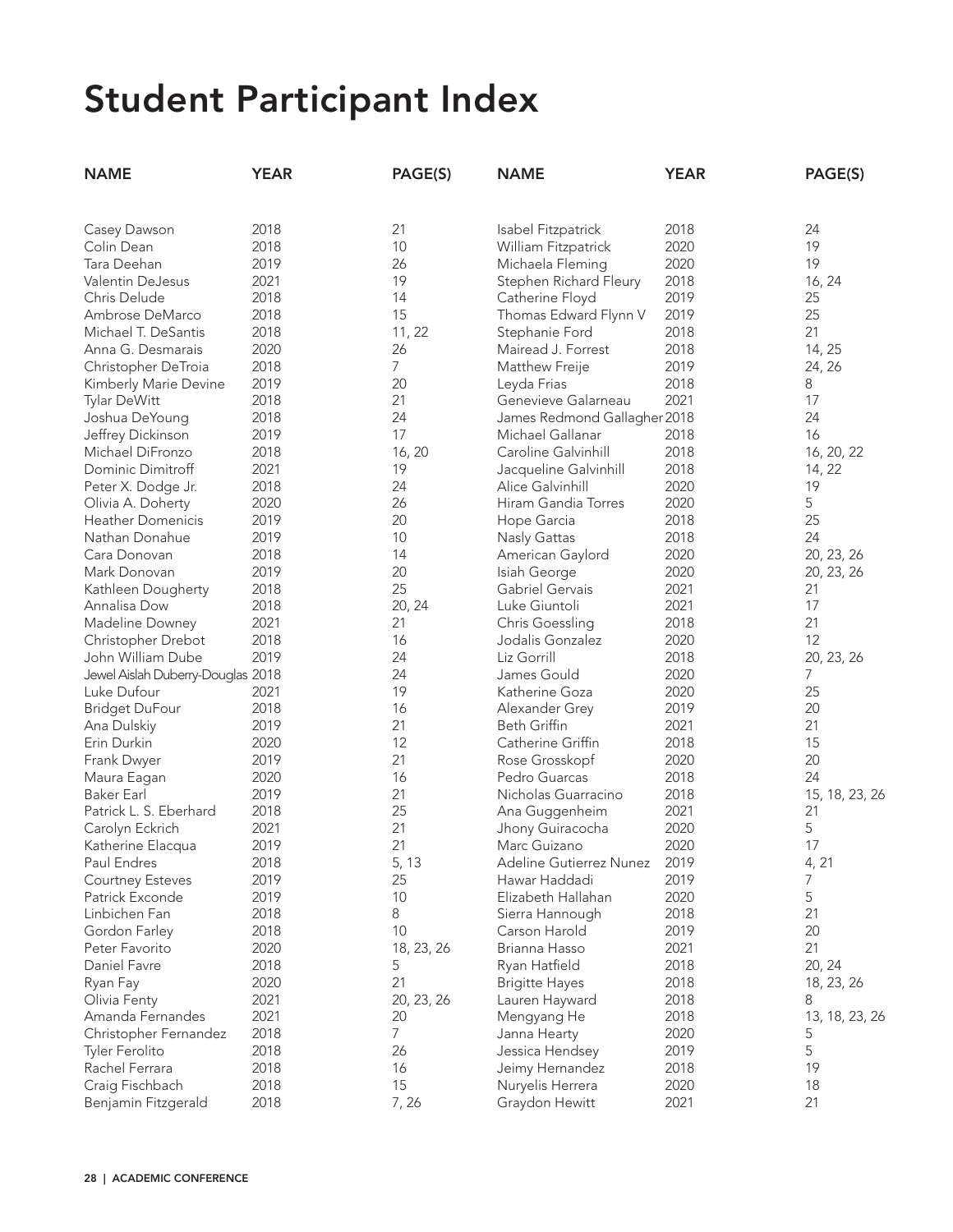| <b>NAME</b>               | <b>YEAR</b> | PAGE(S)            | <b>NAME</b>                   | <b>YEAR</b> | PAGE(S)    |
|---------------------------|-------------|--------------------|-------------------------------|-------------|------------|
|                           |             |                    |                               |             |            |
| Allanna Hitscherich       | 2018        | 20                 | Justin Lombardi               | 2020        | 19         |
| Mark N. Hoffman           | 2019        | 24                 | Christina Lovell              | 2018        | 20         |
| Audrey Holmes             | 2019        | 20                 | Efrain Lozano                 | 2019        | 19         |
| Sean Horan                | 2018        | 21                 | Grace Lucier                  | 2020        | 20         |
| Liam Howard               | 2018        | 7                  | Stephanie Lund                | 2019        | 12         |
| Yun Hu                    | 2018        | 5                  | James Lunny                   | 2021        | 19         |
| Chinnel Hudson            | 2020        | 20, 23, 26         | Abigeal Lynch                 | 2019        | 7          |
| Hugo Hunt                 | 2020        | 19                 | Katelyn Lyons                 | 2018        | 8, 14, 22  |
| Daniel Hutchinson         | 2018        | 24                 | Caroline MacLachlan           | 2019        | 16         |
| Susannah Huth             | 2018        | 7, 22              | Katherine MacMullin           | 2018        | 20         |
| Jeffrey Ibarra            | 2018        | 4, 18              | Victoria Magnozzi             | 2020        | 19         |
| Obi Ihuoma                | 2018        | 10                 | Hannah Maguire                | 2019        | 20         |
| Christopher J. Janton     | 2018        | 10, 16             | Noah Mailloux                 | 2020        | 20         |
| Sibgha Javaid             | 2020        | 25                 | William Malloy III            | 2019        | 19         |
| Patrick Jessop            | 2020        | 19                 | Trishala Manandhar            | 2021        | 19         |
| Hannah Jeter              | 2018        | 11, 22             | Kerrin Mannion                | 2019        | 20         |
| Hannah Johnson            | 2021        | 21                 | Riccardo Marcangeli           | 2018        | 19         |
| Kyle Kadamian             | 2018        | 16                 | Benjamin Marchand             | 2019        | 16         |
| Tommy Kalantzakos         | 2018        | 14                 | <b>Emily Martin</b>           | 2018        | 16         |
| Caroline Kam              | 2019        | 24                 | Kevin Marzotto                | 2018        | 5          |
| Marie-Therese Kane        | 2018        | 8                  | William Massey                | 2018        | 5          |
| Aaron Katz                | 2018        | 15, 18, 21, 23, 26 | Zoe Matherne                  | 2018        | 11         |
| Akemi Kawano              | 2018        | 20                 | Elisaveta Mavrodieva          | 2019        | 12         |
| Austin Keefe              | 2018        | 13, 22             | Brianna Maynard               | 2019        | 21         |
| Erin Kelly                | 2018        | 16                 | Elizabeth Mazzocco            | 2021        | 21         |
| <b>Bridget Kelly</b>      | 2018        | 16                 | Stefanie McArdle              | 2018        | 24         |
| Kathleen Kelsh            | 2020        | 18                 | Keegan McCabe                 | 2018        | 10         |
| John Kim                  | 2019        | 10                 | Lauren McElroy                | 2018        | 24         |
| MaryGrace King            | 2020        | 20                 | Christopher McGrath, Jr.      | 2019        | 19         |
| Ava M. Klinge             | 2020        | 26                 | Kaitlin McGuire               | 2020        | 20         |
| Mark Kubasak              | 2020        | 20                 | Sinead Aine McKenna           | 2019        | 24         |
| Hayden Kucharski          | 2018        | 16                 | Kathleen McLaughlin           | 2021        | 19         |
| Alex Kui                  | 2019        | 5, 21              | Liam McLoughlin               | 2020        | 19         |
| Emily Kulp                | 2019        | 20, 21             | Katy McNamara                 | 2020        | 20, 23, 26 |
| Emma Kuper                | 2018        | 17, 22             | Erica Mendoza                 | 2018        | 19         |
| Mia Lambo                 | 2020        | 19                 | Leela Mennillo                | 2020        | 20         |
| Elizabeth Larkin          | 2021        | 19                 | Olivia Merritt                | 2018        | 6          |
| Ali Larkin                | 2018        | 17                 | Joseph Metrano                | 2018        | 20, 22, 24 |
| <b>Brett Laurie</b>       | 2018        | 14                 | Yohannes Mezgebu              | 2018        | 18, 23, 26 |
| Megan Lavoie              | 2019        | 19                 | Sam Michelhaugh               | 2018        | 5, 14      |
| Elizabeth Lavoie          | 2019        | 20                 | Lorraine Mihaliak             | 2019        | 26         |
| Gianna Maria Le           | 2019        | 16                 | Patrick Miller                | 2018        | 5          |
| Logan LeBlond             | 2018        | 21                 | Anna Moffitt                  | 2021        | 21         |
| Maia Lee-Chin             | 2021        | 17                 | Phallika Mon                  | 2018        | 5          |
| Kyle Lefler               | 2021        | 21                 | Ann Mondi                     | 2018        | 20, 24     |
| Rob Legare                | 2018        | 13                 | Joseph Anthony Mongiardo 2019 |             | 24         |
| Haley Leishman            | 2018        | 13, 20             | Milagros Montenegro           | 2018        | 16         |
| Henry Lilly               | 2018        | 24                 | Hannah Moore                  | 2018        | 6, 16, 19  |
| Ziyun Lin                 | 2018        | 20                 | Gina Morales                  | 2018        | 9          |
| Riley Livingston          | 2020        | 20, 23, 26         | Kerianne Moran                | 2018        | 21         |
| Analhi Lizarraga Burciaga | 2018        | 6, 12              | Visaury Moreta                | 2018        | 6, 18, 24  |
| Campbell Loeber           | 2018        | 15                 | <b>Taylor Moss</b>            | 2018        | 20, 23, 26 |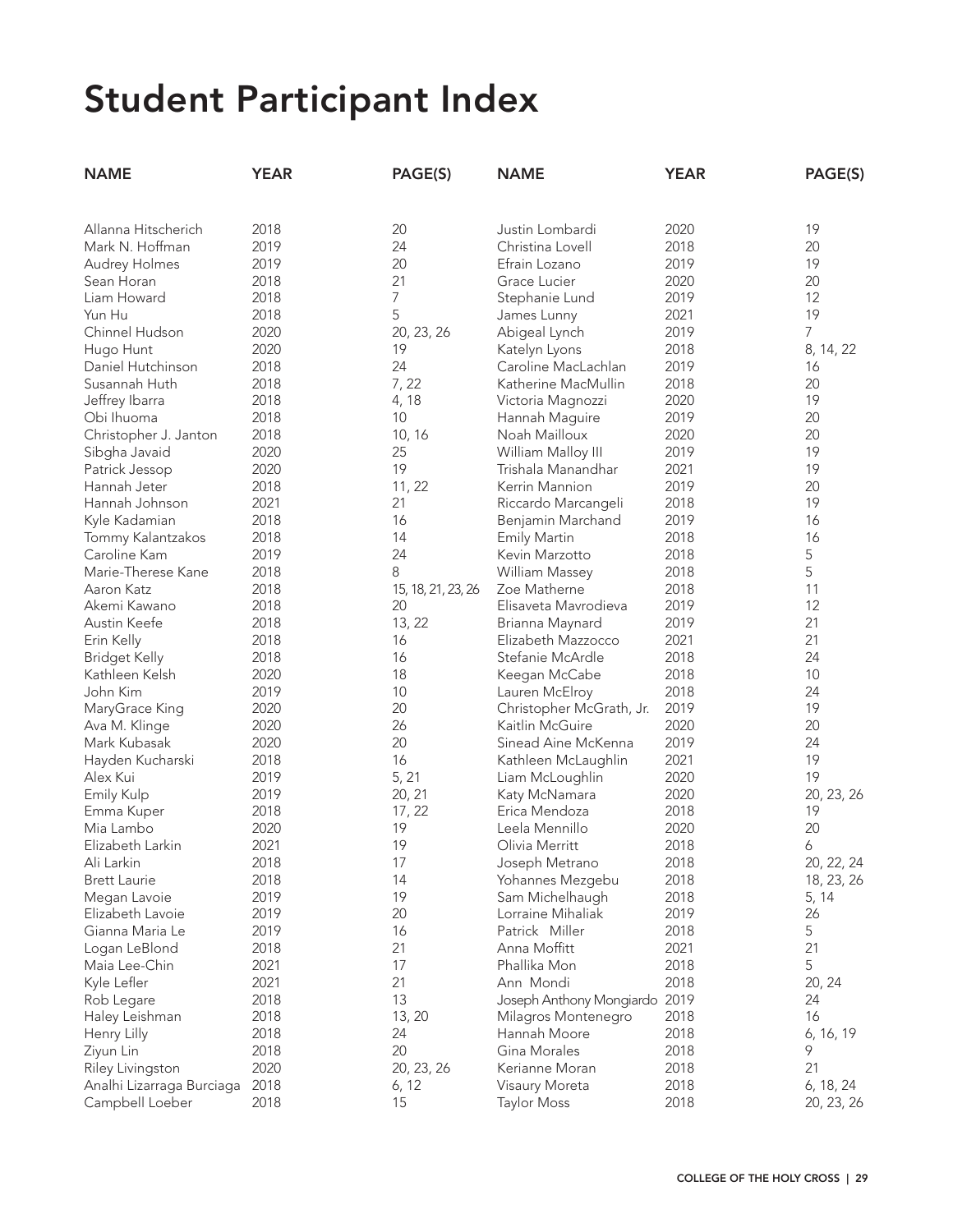| <b>NAME</b>                      | <b>YEAR</b>  | PAGE(S)        | <b>NAME</b>            | <b>YEAR</b> | PAGE(S)        |
|----------------------------------|--------------|----------------|------------------------|-------------|----------------|
|                                  |              |                |                        |             |                |
| Renu Mukherjee                   | 2019         | 24             | Christopher Puntasecca | 2019        | 5              |
| Colleen Mulhern                  | 2018         | 13, 22         | Caroline E. Quinn      | 2018        | 25             |
| Maura Mullaney                   | 2018         | 8              | John Quinn             | 2020        | 20, 23, 26     |
| Patrick Liam Mulligan            | 2018         | 6, 24          | Michael Raheb          | 2020        | 17             |
| Thomas Muratore                  | 2018         | 21             | Kelman Ramirez         | 2018        | 5              |
| Daniel Murphy                    | 2018         | 13             | Karina Ramos           | 2020        | 16             |
| Matt Murrer                      | 2018         | 20, 23, 26     | Christian Ramsoomair   | 2018        | 10, 13         |
| Colleen Naber                    | 2018         | 16             | Stefanie Raymond       | 2018        | 5              |
| Megan Nemeth                     | 2018         | 20, 23, 26     | Margot Reed            | 2018        | 5              |
| Hannah Nguyen                    | 2019         | 15             | Deirdre Reidy          | 2018        | 10, 14         |
| Joshua Nicholson                 | 2019         | 5              | Jessica Robey          | 2018        | 5              |
| Gia Nicolazzo                    | 2018         | 20             | Caroline Roy           | 2019        | 5              |
| John Nolan                       | 2018         | 20, 23, 24, 26 | Matthew Rueter         | 2019        | 24             |
| Jake Nolan                       | 2018         | 19             | Alyssa Rufino          | 2020        | 19             |
| Nicole Nover                     | 2018         | 24, 25         | Joselyne Concepcion    | 2020        | 13             |
| Jennifer O'Brien                 | 2019         | 20             | Ruiz Zuniga            |             |                |
| Myles O'Brien                    | 2018         | 16             | Purva H. Rumde         | 2018        | 26             |
| Caitlin O'Connell                | 2018         | 21             | Jessica Ann Russo      | 2019        | 24             |
| Anthony O'Connor                 | 2018         | 8              | Samuel Ryder           | 2019        | 24             |
| James O'Connor                   | 2018         | 11, 22         | Mithra Salmassi        | 2019        | 20             |
| Emma S. O'Connor                 | 2020         | 26             | Angelica Samonte       | 2021        | 21             |
| Peter Oggiani                    | 2018         | 13, 22         | Heliannet Sanchez      | 2018        |                |
| Kelly O'Halloran                 | 2018         | 16             |                        |             | 6<br>25        |
| Emma O'Leary                     | 2018         | 5, 13, 25      | Brian SanGiacomo       | 2019        |                |
| Clare O'Leary                    | 2019         | 12             | Katherine Santoro      | 2019        | 5              |
| Erin O'Meara                     | 2019         | 24             | Toshanna Santos        | 2018        | 6, 19          |
| Audrey O'Neill                   | 2019         | 20             | Sophia Sarro           | 2021        | 17             |
| Conor O'Reilly                   | 2018         | 19             | John Sbarbaro          | 2018        | 14             |
| Clare E. Orie                    | 2018         | 26             | Emma C. Scally         | 2018        | 9              |
| Erik Ouellette                   | 2018         | 5              | Corey Scannell         | 2018        | 15, 22         |
| Adriana Overton                  | 2018         | 6              | Kathleen Schlegel      | 2018        | 8, 24          |
| Frank Owens                      | 2018         | 18, 23, 26     | Kevin Schwartz         | 2018        | 7, 18, 23, 26  |
| Julia Palmerino                  | 2018         | 9, 13          | Jennifer Sciarrino     | 2018        | 18, 19, 23, 26 |
| <b>Taylor Pels</b>               | 2018         | 7              | Michelle Sciarrino     | 2018        | 18, 23, 26     |
| Elaines Pena                     | 2018         | 14             | Dane Scott             | 2021        | 17             |
| Austin Pasquale Penta            | 2019         | 20             | Mary Catherine Sebby   | 2020        | 5              |
| Stephen Perez                    | 2018         | 15             | Brian Patrick Senier   | 2019        | 24             |
| Marcellis Perkins                | 2019         | 9              | Arren Sevigny          | 2019        | 26             |
| Molly Pfaff                      | 2019         | 21             | <b>Tess Shaw</b>       | 2019        | 21             |
| Meghan Pfau                      | 2020         | 18             | Margaret Sheehan       | 2018        | 25             |
| Nicholas Piccioli                | 2019         | 15             | Michael Shun           | 2018        | 21             |
| Marygrace Pier                   | 2020         | 5              | Matthew Siebecker      | 2018        | 16             |
| Matthew Pinder                   | 2020         | 21, 26         | Matthew M. Silberstein | 2018        | 17             |
| Robert Place                     | 2019         | 20, 23, 26     | Lauren Simeon          | 2019        | 21             |
| Leydi Pliego-Vergara             | 2020         | 20, 23, 26     | Elizabeth Sisko        | 2019        | 10             |
| Lilly Pochintesta                | 2019         | 18, 23, 26     | Frances Skakel         | 2018        | 25             |
| Alex Poluha                      | 2019         | 7              | Caroline Skou          | 2020        | 20             |
| <b>Brittney Pond</b>             | 2018         | 6              | Jack Slania            | 2021        | 21             |
|                                  | 2018         | 21             | David Smith            | 2018        | 18, 19, 23, 26 |
| Scott Pooley<br>Thomas Posillico | 2020         | 17             | Timothy Smith          | 2018        | 20             |
| Emma Possenriede                 |              |                | Margaret Snee          | 2018        | 20, 24         |
|                                  | 2020<br>2018 | 20, 23, 26     | Zach Sowerby           | 2019        | 21             |
| Carly Priest                     |              | 11             | Zachery St. Pierre     | 2018        | 14             |
|                                  |              |                |                        |             |                |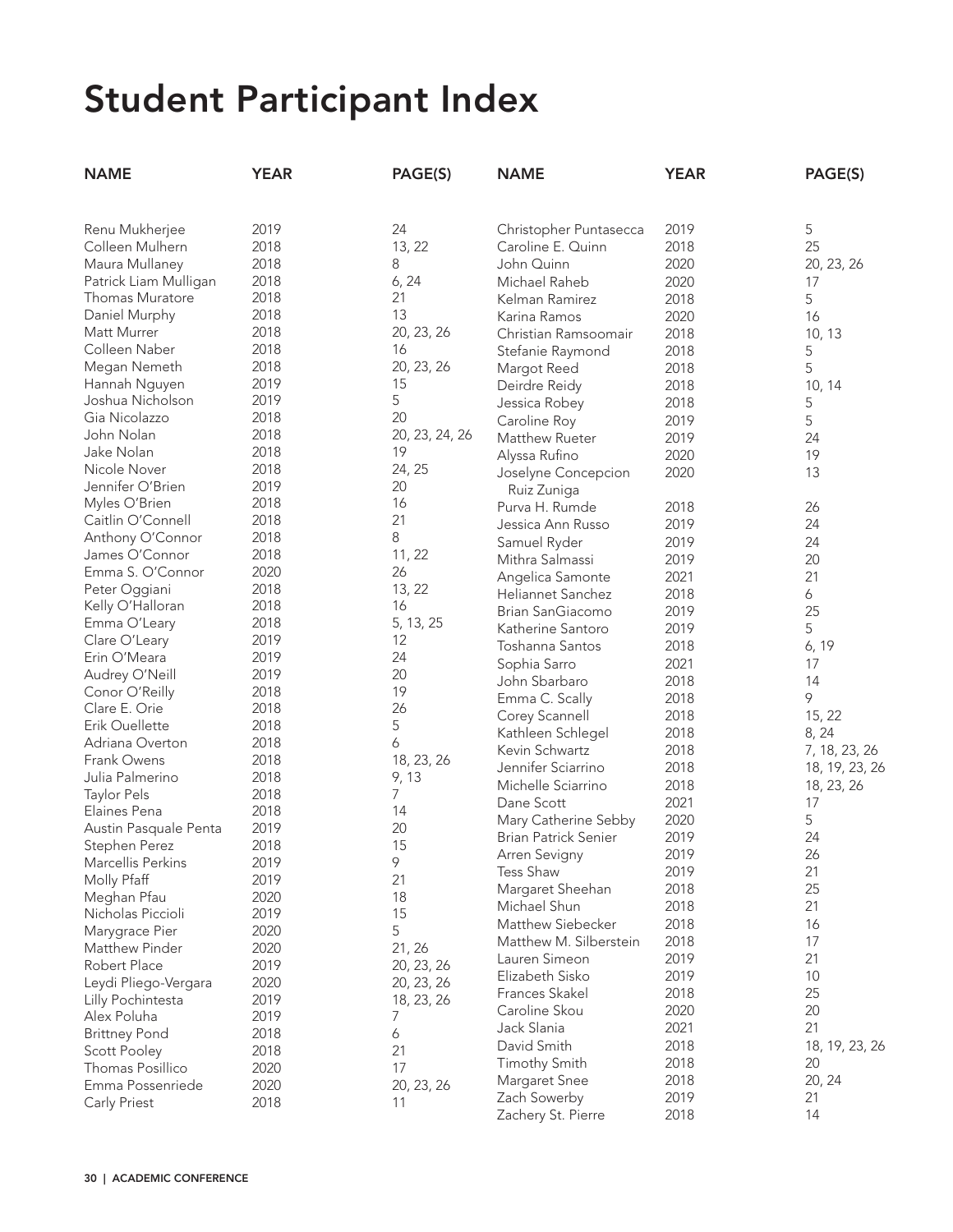| <b>NAME</b>          | <b>YEAR</b> | PAGE(S)        | <b>NAME</b>        | <b>YEAR</b> | PAGE(S) |
|----------------------|-------------|----------------|--------------------|-------------|---------|
|                      |             |                |                    |             |         |
| Donald J. Stephens   | 2018        | 24             | Shayan Zaheer      | 2018        | 7       |
| Jess Stietzel        | 2018        | 13             | Victoria Zamarra   | 2018        | 8       |
| Erin Sullivan        | 2018        | 11, 22         | Emily Byrne Zeno   | 2019        | 24      |
| Jennifer Symula      | 2018        | 25             |                    |             |         |
| Michael C. Tafaro    | 2019        | 24             | Zilin (Cidre) Zhou | 2020        | 20      |
| Couper Tanko         | 2021        | 21             |                    |             |         |
| Catherine Tarantino  | 2018        | 9              |                    |             |         |
|                      |             | 21             |                    |             |         |
| Moriah Taylor        | 2020        |                |                    |             |         |
| Autumn Taylor-Kelley | 2018        | 20, 24         |                    |             |         |
| Angela Thach         | 2018        | 7              |                    |             |         |
| Brandon Thornhill    | 2019        | 19             |                    |             |         |
| Ashley Tortorelli    | 2019        | 20             |                    |             |         |
| Nicholas Triant Jr.  | 2019        | 6, 18, 24      |                    |             |         |
| Hannah Trueman       | 2019        | 20             |                    |             |         |
| Katherine Trymbulak  | 2018        | 24             |                    |             |         |
| Martina Umunna       | 2018        | 9,20           |                    |             |         |
| Kara-Jianna Undag    | 2019        | 20             |                    |             |         |
| Jennifer Valencia    | 2020        | 12             |                    |             |         |
| Elliot Valinho       | 2021        | 20, 23, 26     |                    |             |         |
| Michael Varda        | 2019        | 24             |                    |             |         |
| Anastasia Vasko      | 2019        | 20             |                    |             |         |
| Alessandra Vasquez   | 2018        | 6              |                    |             |         |
| Reina Victoria       | 2018        | 24             |                    |             |         |
| Megan Viera          | 2018        | 20, 24         |                    |             |         |
| Lorenzo Vincente     | 2018        | 5              |                    |             |         |
| William Vogt         | 2019        | 24             |                    |             |         |
| Sarah Vrountas       | 2019        | 21             |                    |             |         |
| Dan Vucovich         | 2018        | 8              |                    |             |         |
| Taylor Wahler        | 2019        | 16             |                    |             |         |
| Carolyn Waite        | 2018        | 5              |                    |             |         |
| Akeem Walcott        | 2019        | 21             |                    |             |         |
| Will Walker          | 2019        | 17             |                    |             |         |
| Katie-Li Walker      | 2018        | 16             |                    |             |         |
| Allyn Waller         | 2018        | 8, 15          |                    |             |         |
| Elena Wang           | 2020        | 21             |                    |             |         |
| Jeffrey Warden       | 2018        | 24             |                    |             |         |
| W. Dalton Weir       | 2018        | 17             |                    |             |         |
| Rosemary Weiss       | 2018        | 16             |                    |             |         |
| Andrew J. Wells      | 2018        | 17, 25         |                    |             |         |
| Eve Wenger           | 2018        | 13             |                    |             |         |
| Taylor West          | 2018        | 20             |                    |             |         |
| Alyssa V. White      | 2018        | 25             |                    |             |         |
| Kilian B. White      | 2018        | 25             |                    |             |         |
| Morgan Wilderman     | 2018        | 4, 22          |                    |             |         |
| Matthew Wilk         | 2019        | 18, 19, 23, 26 |                    |             |         |
| Patrick Wilks        | 2019        | 16, 20         |                    |             |         |
| Demetrius Wilson     | 2018        | 20, 24         |                    |             |         |
| Kearney Worthington  | 2018        | 20             |                    |             |         |
| Christina Wright     | 2021        | 19             |                    |             |         |
| Mengqi (Tavia) Wu    | 2018        | 20, 23, 24, 26 |                    |             |         |
| Tanusha Yarlagadda   | 2018        | 8, 16          |                    |             |         |
| Mia Yee              | 2019        | 17             |                    |             |         |
|                      |             |                |                    |             |         |